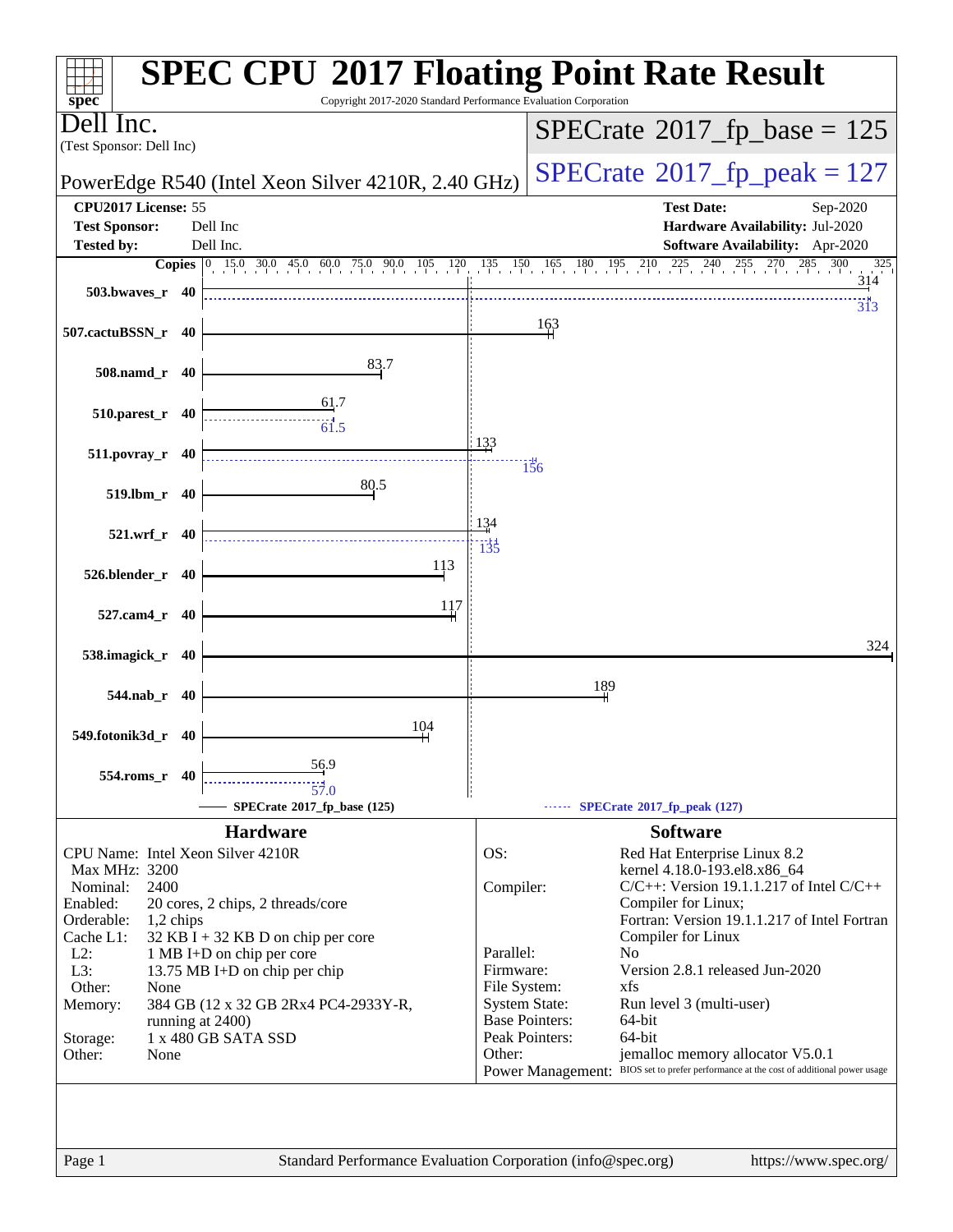| <b>SPEC CPU®2017 Floating Point Rate Result</b><br>spec<br>Copyright 2017-2020 Standard Performance Evaluation Corporation |                                            |                |              |                |              |                |              |               |                |              |                   |              |                                 |              |
|----------------------------------------------------------------------------------------------------------------------------|--------------------------------------------|----------------|--------------|----------------|--------------|----------------|--------------|---------------|----------------|--------------|-------------------|--------------|---------------------------------|--------------|
| Dell Inc.                                                                                                                  | $SPECrate$ <sup>®</sup> 2017_fp_base = 125 |                |              |                |              |                |              |               |                |              |                   |              |                                 |              |
| (Test Sponsor: Dell Inc)                                                                                                   |                                            |                |              |                |              |                |              |               |                |              |                   |              |                                 |              |
| $SPECTate^{\circ}2017$ _fp_peak = 127<br>PowerEdge R540 (Intel Xeon Silver 4210R, 2.40 GHz)                                |                                            |                |              |                |              |                |              |               |                |              |                   |              |                                 |              |
| CPU2017 License: 55                                                                                                        |                                            |                |              |                |              |                |              |               |                |              | <b>Test Date:</b> |              | $Sep-2020$                      |              |
| <b>Test Sponsor:</b>                                                                                                       | Dell Inc                                   |                |              |                |              |                |              |               |                |              |                   |              | Hardware Availability: Jul-2020 |              |
| <b>Tested by:</b>                                                                                                          | Dell Inc.                                  |                |              |                |              |                |              |               |                |              |                   |              | Software Availability: Apr-2020 |              |
| <b>Results Table</b>                                                                                                       |                                            |                |              |                |              |                |              |               |                |              |                   |              |                                 |              |
|                                                                                                                            |                                            |                |              | <b>Base</b>    |              |                |              |               |                |              | <b>Peak</b>       |              |                                 |              |
| <b>Benchmark</b>                                                                                                           | <b>Copies</b>                              | <b>Seconds</b> | <b>Ratio</b> | <b>Seconds</b> | <b>Ratio</b> | <b>Seconds</b> | <b>Ratio</b> | <b>Copies</b> | <b>Seconds</b> | <b>Ratio</b> | <b>Seconds</b>    | <b>Ratio</b> | <b>Seconds</b>                  | <b>Ratio</b> |
| 503.bwaves_r                                                                                                               | 40                                         | 1279           | 314          | 1279           | 314          |                |              | 40            | 1280           | 313          | 1276              | 314          |                                 |              |
| 507.cactuBSSN r                                                                                                            | 40                                         | 307            | 165          | 311            | 163          |                |              | 40            | 307            | 165          | 311               | 163          |                                 |              |
| 508.namd r                                                                                                                 | 40                                         | 454            | 83.7         | 451            | 84.3         |                |              | 40            | 454            | 83.7         | 451               | 84.3         |                                 |              |
| 510.parest_r                                                                                                               | 40                                         | 1692           | 61.8         | 1697           | 61.7         |                |              | 40            | 1702           | 61.5         | 1700              | 61.5         |                                 |              |
| 511.povray_r                                                                                                               | 40                                         | 700            | 133          | 687            | 136          |                |              | 40            | 595            | 157          | 600               | 156          |                                 |              |
| 519.lbm r                                                                                                                  | 40                                         | 524            | 80.5         | 523            | 80.6         |                |              | 40            | 524            | 80.5         | 523               | 80.6         |                                 |              |
| $521.wrf_r$                                                                                                                | 40                                         | 670            | 134          | 665            | 135          |                |              | 40            | 647            | 139          | 663               | 135          |                                 |              |
| 526.blender r                                                                                                              | 40                                         | 537            | 113          | 536            | 114          |                |              | 40            | 537            | 113          | 536               | 114          |                                 |              |
| 527.cam4 r                                                                                                                 | 40                                         | 597            | 117          | 589            | 119          |                |              | 40            | 597            | <b>117</b>   | 589               | 119          |                                 |              |
| 538.imagick_r                                                                                                              | 40                                         | 307            | 324          | 306            | 325          |                |              | 40            | 307            | 324          | 306               | 325          |                                 |              |
| 544.nab r                                                                                                                  | 40                                         | 356            | 189          | 353            | 191          |                |              | 40            | 356            | 189          | 353               | 191          |                                 |              |
| 549.fotonik3d_r                                                                                                            | 40                                         | 1469           | 106          | 1504           | 104          |                |              | 40            | 1469           | 106          | 1504              | 104          |                                 |              |
| 554.roms_r                                                                                                                 | 40                                         | 1117           | 56.9         | 1118           | 56.9         |                |              | 40            | 1114           | 57.1         | 1115              | 57.0         |                                 |              |
| $SPECrate*2017_fp\_base =$                                                                                                 |                                            |                | 125          |                |              |                |              |               |                |              |                   |              |                                 |              |
| $SPECrate^{\circ}2017$ fp peak =                                                                                           |                                            |                | 127          |                |              |                |              |               |                |              |                   |              |                                 |              |

Results appear in the [order in which they were run.](http://www.spec.org/auto/cpu2017/Docs/result-fields.html#RunOrder) Bold underlined text [indicates a median measurement.](http://www.spec.org/auto/cpu2017/Docs/result-fields.html#Median)

### **[Compiler Notes](http://www.spec.org/auto/cpu2017/Docs/result-fields.html#CompilerNotes)**

The inconsistent Compiler version information under Compiler Version section is due to a discrepancy in Intel Compiler. The correct version of C/C++ compiler is: Version 19.1.1.217 Build 20200306 Compiler for Linux The correct version of Fortran compiler is: Version 19.1.1.217 Build 20200306 Compiler for Linux

### **[Submit Notes](http://www.spec.org/auto/cpu2017/Docs/result-fields.html#SubmitNotes)**

 The numactl mechanism was used to bind copies to processors. The config file option 'submit' was used to generate numactl commands to bind each copy to a specific processor. For details, please see the config file.

## **[Operating System Notes](http://www.spec.org/auto/cpu2017/Docs/result-fields.html#OperatingSystemNotes)**

Stack size set to unlimited using "ulimit -s unlimited"

### **[Environment Variables Notes](http://www.spec.org/auto/cpu2017/Docs/result-fields.html#EnvironmentVariablesNotes)**

Environment variables set by runcpu before the start of the run: LD\_LIBRARY\_PATH = "/home/cpu2017-ic19.1u1/lib/intel64:/home/cpu2017-ic19.1u1/je5.0.1-64" MALLOC\_CONF = "retain:true"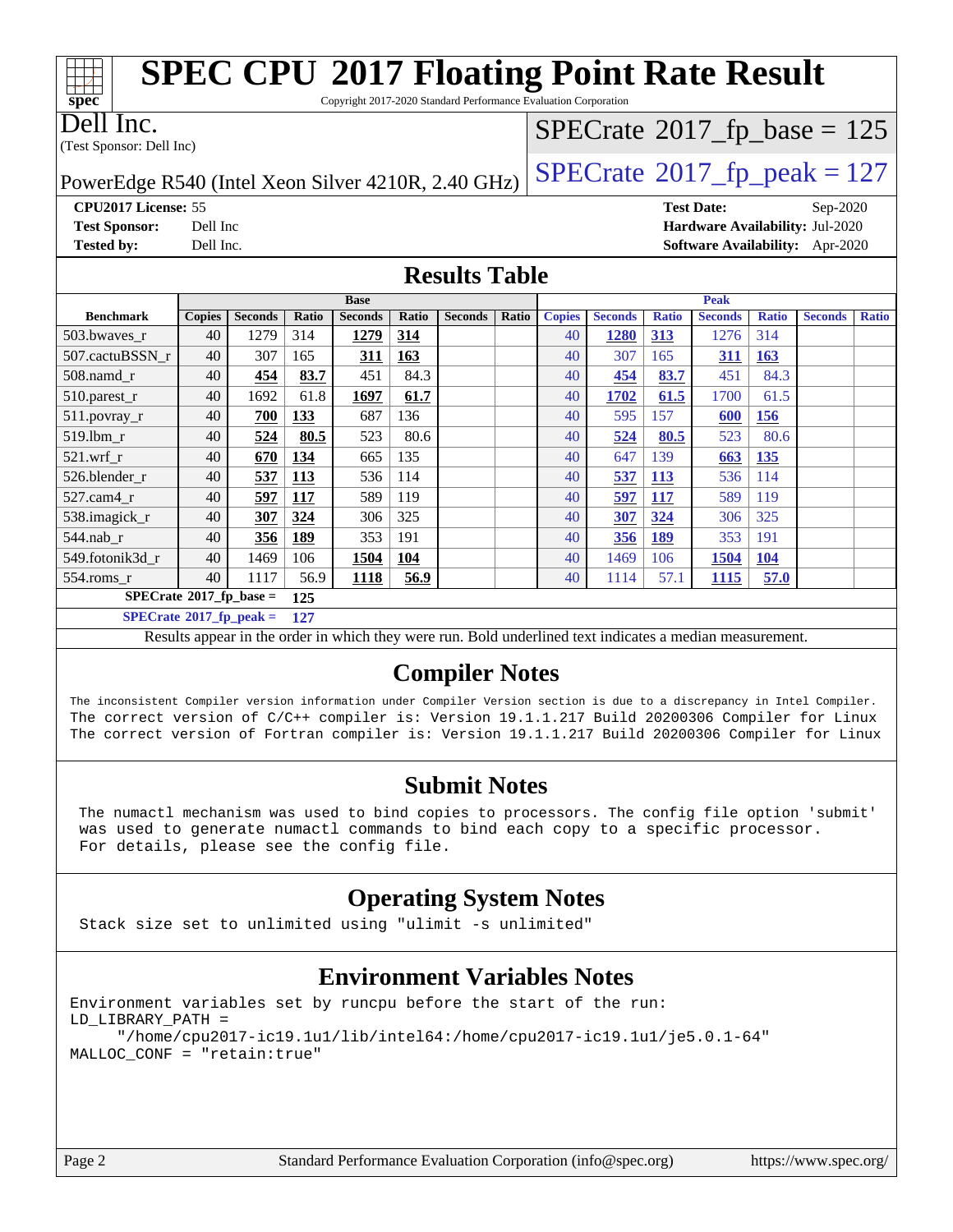

Copyright 2017-2020 Standard Performance Evaluation Corporation

(Test Sponsor: Dell Inc) Dell Inc.

 $SPECTate$ <sup>®</sup>[2017\\_fp\\_base =](http://www.spec.org/auto/cpu2017/Docs/result-fields.html#SPECrate2017fpbase) 125

**[Tested by:](http://www.spec.org/auto/cpu2017/Docs/result-fields.html#Testedby)** Dell Inc. **[Software Availability:](http://www.spec.org/auto/cpu2017/Docs/result-fields.html#SoftwareAvailability)** Apr-2020

PowerEdge R540 (Intel Xeon Silver 4210R, 2.40 GHz)  $\left|$  [SPECrate](http://www.spec.org/auto/cpu2017/Docs/result-fields.html#SPECrate2017fppeak)®[2017\\_fp\\_peak = 1](http://www.spec.org/auto/cpu2017/Docs/result-fields.html#SPECrate2017fppeak)27

**[CPU2017 License:](http://www.spec.org/auto/cpu2017/Docs/result-fields.html#CPU2017License)** 55 **[Test Date:](http://www.spec.org/auto/cpu2017/Docs/result-fields.html#TestDate)** Sep-2020 **[Test Sponsor:](http://www.spec.org/auto/cpu2017/Docs/result-fields.html#TestSponsor)** Dell Inc **[Hardware Availability:](http://www.spec.org/auto/cpu2017/Docs/result-fields.html#HardwareAvailability)** Jul-2020

#### **[General Notes](http://www.spec.org/auto/cpu2017/Docs/result-fields.html#GeneralNotes)**

 Binaries compiled on a system with 1x Intel Core i9-7980XE CPU + 64GB RAM memory using Redhat Enterprise Linux 8.0 NA: The test sponsor attests, as of date of publication, that CVE-2017-5754 (Meltdown) is mitigated in the system as tested and documented. Yes: The test sponsor attests, as of date of publication, that CVE-2017-5753 (Spectre variant 1) is mitigated in the system as tested and documented. Yes: The test sponsor attests, as of date of publication, that CVE-2017-5715 (Spectre variant 2) is mitigated in the system as tested and documented. Transparent Huge Pages enabled by default Prior to runcpu invocation Filesystem page cache synced and cleared with: sync; echo 3> /proc/sys/vm/drop\_caches runcpu command invoked through numactl i.e.: numactl --interleave=all runcpu <etc> jemalloc, a general purpose malloc implementation built with the RedHat Enterprise 7.5, and the system compiler gcc 4.8.5 sources available from jemalloc.net or<https://github.com/jemalloc/jemalloc/releases>

#### **[Platform Notes](http://www.spec.org/auto/cpu2017/Docs/result-fields.html#PlatformNotes)**

 BIOS settings: Virtualization Technology disabled System Profile set to Custom CPU Performance set to Maximum Performance C States set to Autonomous C1E disabled Uncore Frequency set to Dynamic Energy Efficiency Policy set to Performance Memory Patrol Scrub set to standard Logical Processor enabled CPU Interconnect Bus Link Power Management disabled PCI ASPM L1 Link Power Management disabled UPI Prefetch enabled LLC Prefetch disabled Dead Line LLC Alloc enabled Directory AtoS disabled

 Sysinfo program /home/cpu2017-ic19.1u1/bin/sysinfo Rev: r6365 of 2019-08-21 295195f888a3d7edb1e6e46a485a0011 running on RHEL-8-2-SUT Wed Sep 2 18:07:55 2020

 SUT (System Under Test) info as seen by some common utilities. For more information on this section, see <https://www.spec.org/cpu2017/Docs/config.html#sysinfo>

From /proc/cpuinfo

**(Continued on next page)**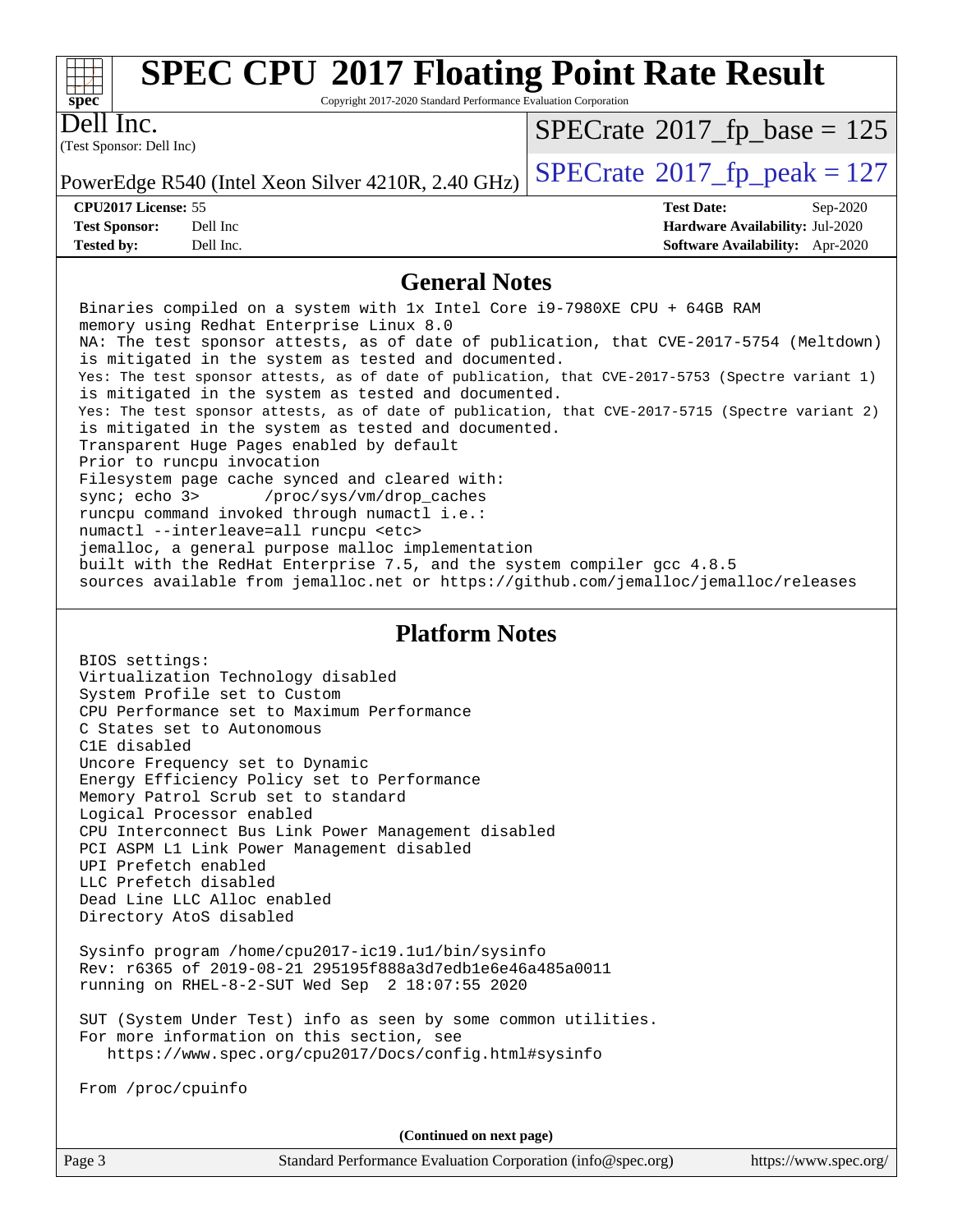| $Spec^*$                              | <b>SPEC CPU®2017 Floating Point Rate Result</b><br>Copyright 2017-2020 Standard Performance Evaluation Corporation |                                             |            |
|---------------------------------------|--------------------------------------------------------------------------------------------------------------------|---------------------------------------------|------------|
| Dell Inc.<br>(Test Sponsor: Dell Inc) |                                                                                                                    | $SPECrate^{\circledast}2017_fp\_base = 125$ |            |
|                                       | PowerEdge R540 (Intel Xeon Silver 4210R, 2.40 GHz)                                                                 | $SPECrate^{\circ}2017$ _fp_peak = 127       |            |
| <b>CPU2017 License: 55</b>            |                                                                                                                    | <b>Test Date:</b>                           | $Sep-2020$ |
| <b>Test Sponsor:</b>                  | Dell Inc                                                                                                           | Hardware Availability: Jul-2020             |            |
| <b>Tested by:</b>                     | Dell Inc.                                                                                                          | <b>Software Availability:</b> Apr-2020      |            |
|                                       |                                                                                                                    |                                             |            |

## **[Platform Notes \(Continued\)](http://www.spec.org/auto/cpu2017/Docs/result-fields.html#PlatformNotes)**

| 2 "physical id"s (chips)<br>40 "processors" | model name : Intel(R) Xeon(R) Silver 4210R CPU @ 2.40GHz<br>cores, siblings (Caution: counting these is hw and system dependent. The following         |
|---------------------------------------------|--------------------------------------------------------------------------------------------------------------------------------------------------------|
| cpu cores : 10<br>siblings : 20             | excerpts from /proc/cpuinfo might not be reliable. Use with caution.)                                                                                  |
|                                             | physical 0: cores 0 1 2 3 4 8 9 10 11 12                                                                                                               |
|                                             | physical 1: cores 0 1 2 3 4 8 9 10 11 12                                                                                                               |
| From 1scpu:                                 |                                                                                                                                                        |
| Architecture:                               | x86 64                                                                                                                                                 |
| $CPU$ op-mode(s):                           | 32-bit, 64-bit                                                                                                                                         |
| Byte Order:                                 | Little Endian                                                                                                                                          |
| CPU(s):                                     | 40                                                                                                                                                     |
| On-line CPU(s) list: $0-39$                 |                                                                                                                                                        |
| Thread(s) per core:                         | 2                                                                                                                                                      |
| $Core(s)$ per socket:                       | 10                                                                                                                                                     |
| Socket(s):                                  | $\overline{a}$                                                                                                                                         |
| NUMA $node(s)$ :                            | 2                                                                                                                                                      |
| Vendor ID:                                  | GenuineIntel                                                                                                                                           |
| CPU family:                                 | 6                                                                                                                                                      |
| Model:                                      | 85                                                                                                                                                     |
| Model name:                                 | $Intel(R) Xeon(R) Silver 4210R CPU @ 2.40GHz$                                                                                                          |
| Stepping:                                   | 7                                                                                                                                                      |
| CPU MHz:                                    | 2847.370                                                                                                                                               |
| CPU max MHz:                                | 3200.0000                                                                                                                                              |
| CPU min MHz:                                | 1000.0000                                                                                                                                              |
| BogoMIPS:                                   | 4800.00                                                                                                                                                |
| Virtualization:                             | $VT - x$                                                                                                                                               |
| L1d cache:                                  | 32K                                                                                                                                                    |
| Lli cache:                                  | 32K                                                                                                                                                    |
| L2 cache:                                   | 1024K                                                                                                                                                  |
| L3 cache:                                   | 14080K                                                                                                                                                 |
| NUMA $node1$ $CPU(s)$ :                     | NUMA node0 CPU(s): 0,2,4,6,8,10,12,14,16,18,20,22,24,26,28,30,32,34,36,38<br>1, 3, 5, 7, 9, 11, 13, 15, 17, 19, 21, 23, 25, 27, 29, 31, 33, 35, 37, 39 |
| Flags:                                      | fpu vme de pse tsc msr pae mce cx8 apic sep mtrr pge mca cmov                                                                                          |
|                                             | pat pse36 clflush dts acpi mmx fxsr sse sse2 ss ht tm pbe syscall nx pdpelgb rdtscp                                                                    |
|                                             | lm constant_tsc art arch_perfmon pebs bts rep_good nopl xtopology nonstop_tsc cpuid                                                                    |
|                                             | aperfmperf pni pclmulqdq dtes64 monitor ds_cpl vmx smx est tm2 ssse3 sdbg fma cx16                                                                     |
|                                             | xtpr pdcm pcid dca sse4_1 sse4_2 x2apic movbe popcnt tsc_deadline_timer aes xsave                                                                      |
|                                             | avx f16c rdrand lahf_lm abm 3dnowprefetch cpuid_fault epb cat_13 cdp_13                                                                                |
|                                             | invpcid_single intel_ppin ssbd mba ibrs ibpb stibp ibrs_enhanced tpr_shadow vnmi                                                                       |
|                                             | flexpriority ept vpid fsgsbase tsc_adjust bmil hle avx2 smep bmi2 erms invpcid rtm                                                                     |
|                                             | cqm mpx rdt_a avx512f avx512dq rdseed adx smap clflushopt clwb intel_pt avx512cd                                                                       |
|                                             | avx512bw avx512vl xsaveopt xsavec xgetbvl xsaves cqm_llc cqm_occup_llc cqm_mbm_total                                                                   |
|                                             | cqm_mbm_local dtherm ida arat pln pts pku ospke avx512_vnni md_clear flush_l1d                                                                         |
|                                             | (Continued on next page)                                                                                                                               |
| Page 4                                      | Standard Performance Evaluation Corporation (info@spec.org)<br>https://www.spec.org/                                                                   |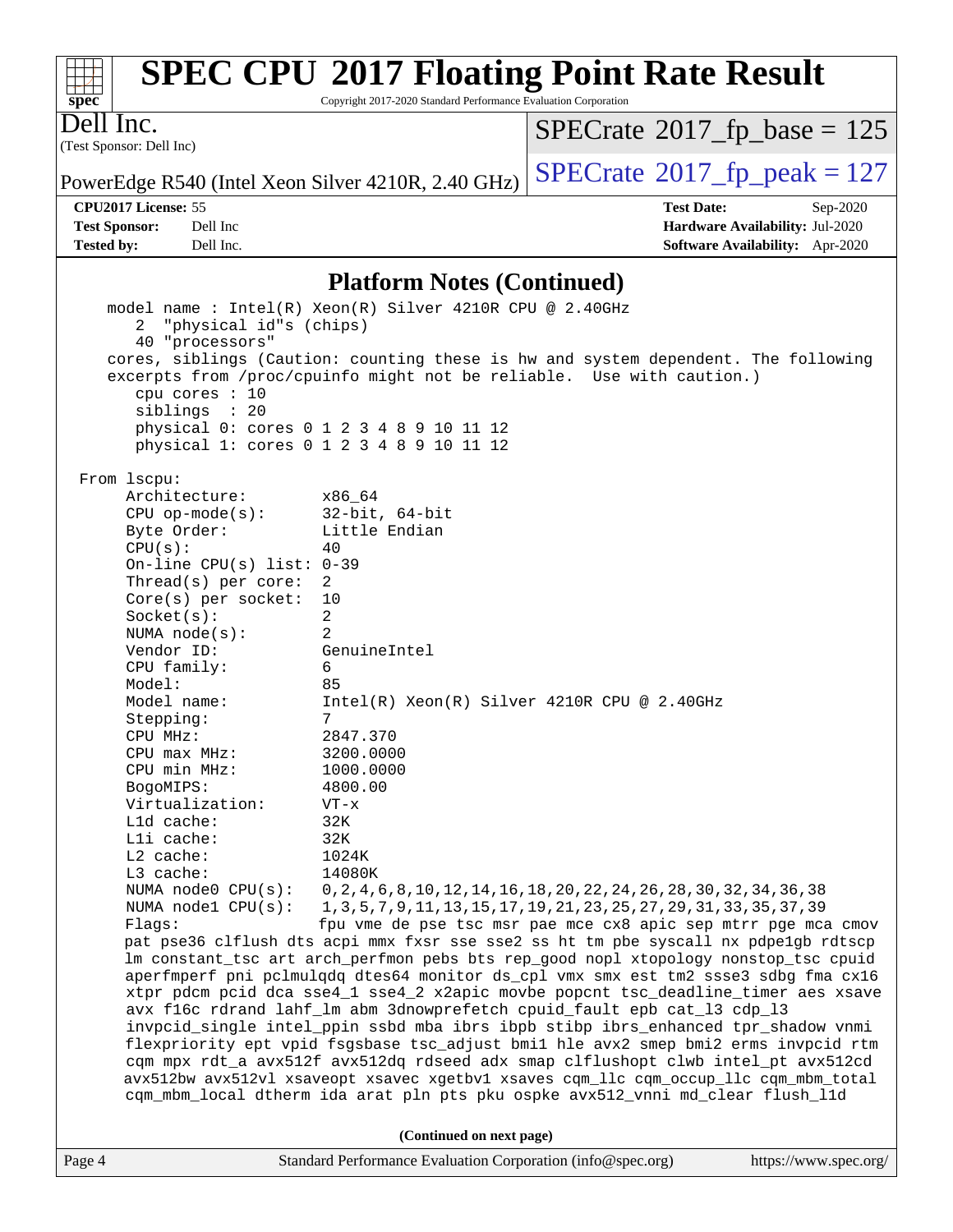| <b>SPEC CPU®2017 Floating Point Rate Result</b><br>Copyright 2017-2020 Standard Performance Evaluation Corporation<br>$spec^{\overline{\bullet}}$                                                              |                                                                  |
|----------------------------------------------------------------------------------------------------------------------------------------------------------------------------------------------------------------|------------------------------------------------------------------|
| Dell Inc.                                                                                                                                                                                                      | $SPECrate^{\circ}2017$ _fp_base = 125                            |
| (Test Sponsor: Dell Inc)                                                                                                                                                                                       | $SPECrate^{\circledcirc}2017_fp\_peak = 127$                     |
| PowerEdge R540 (Intel Xeon Silver 4210R, 2.40 GHz)<br>CPU2017 License: 55<br><b>Test Sponsor:</b><br>Dell Inc                                                                                                  | <b>Test Date:</b><br>Sep-2020<br>Hardware Availability: Jul-2020 |
| <b>Tested by:</b><br>Dell Inc.                                                                                                                                                                                 | Software Availability: Apr-2020                                  |
| <b>Platform Notes (Continued)</b>                                                                                                                                                                              |                                                                  |
| arch_capabilities                                                                                                                                                                                              |                                                                  |
| /proc/cpuinfo cache data<br>cache size : 14080 KB                                                                                                                                                              |                                                                  |
| From numactl --hardware WARNING: a numactl 'node' might or might not correspond to a<br>physical chip.<br>$available: 2 nodes (0-1)$                                                                           |                                                                  |
| node 0 cpus: 0 2 4 6 8 10 12 14 16 18 20 22 24 26 28 30 32 34 36 38<br>node 0 size: 192045 MB<br>node 0 free: 191080 MB                                                                                        |                                                                  |
| node 1 cpus: 1 3 5 7 9 11 13 15 17 19 21 23 25 27 29 31 33 35 37 39<br>node 1 size: 193530 MB                                                                                                                  |                                                                  |
| node 1 free: 192398 MB<br>node distances:<br>node<br>$\overline{0}$<br>$\overline{\phantom{1}}$                                                                                                                |                                                                  |
| 0: 10 21<br>1:<br>21<br>10                                                                                                                                                                                     |                                                                  |
| From /proc/meminfo<br>MemTotal:<br>394830636 kB<br>HugePages_Total:<br>0<br>Hugepagesize:<br>2048 kB                                                                                                           |                                                                  |
| From /etc/*release* /etc/*version*<br>os-release:                                                                                                                                                              |                                                                  |
| NAME="Red Hat Enterprise Linux"<br>VERSION="8.2 (Ootpa)"                                                                                                                                                       |                                                                  |
| ID="rhel"<br>ID LIKE="fedora"<br>VERSION_ID="8.2"                                                                                                                                                              |                                                                  |
| PLATFORM ID="platform:el8"<br>PRETTY_NAME="Red Hat Enterprise Linux 8.2 (Ootpa)"                                                                                                                               |                                                                  |
| ANSI_COLOR="0;31"<br>redhat-release: Red Hat Enterprise Linux release 8.2 (Ootpa)<br>system-release: Red Hat Enterprise Linux release 8.2 (Ootpa)<br>system-release-cpe: cpe:/o:redhat:enterprise_linux:8.2:ga |                                                                  |
| uname $-a$ :<br>Linux RHEL-8-2-SUT 4.18.0-193.el8.x86_64 #1 SMP Fri Mar 27 14:35:58 UTC 2020 x86_64<br>x86_64 x86_64 GNU/Linux                                                                                 |                                                                  |
| Kernel self-reported vulnerability status:                                                                                                                                                                     |                                                                  |
| itlb_multihit:<br>$CVE-2018-3620$ (L1 Terminal Fault):<br>Microarchitectural Data Sampling:                                                                                                                    | KVM: Vulnerable<br>Not affected<br>Not affected                  |
| (Continued on next page)                                                                                                                                                                                       |                                                                  |
| Page 5<br>Standard Performance Evaluation Corporation (info@spec.org)                                                                                                                                          | https://www.spec.org/                                            |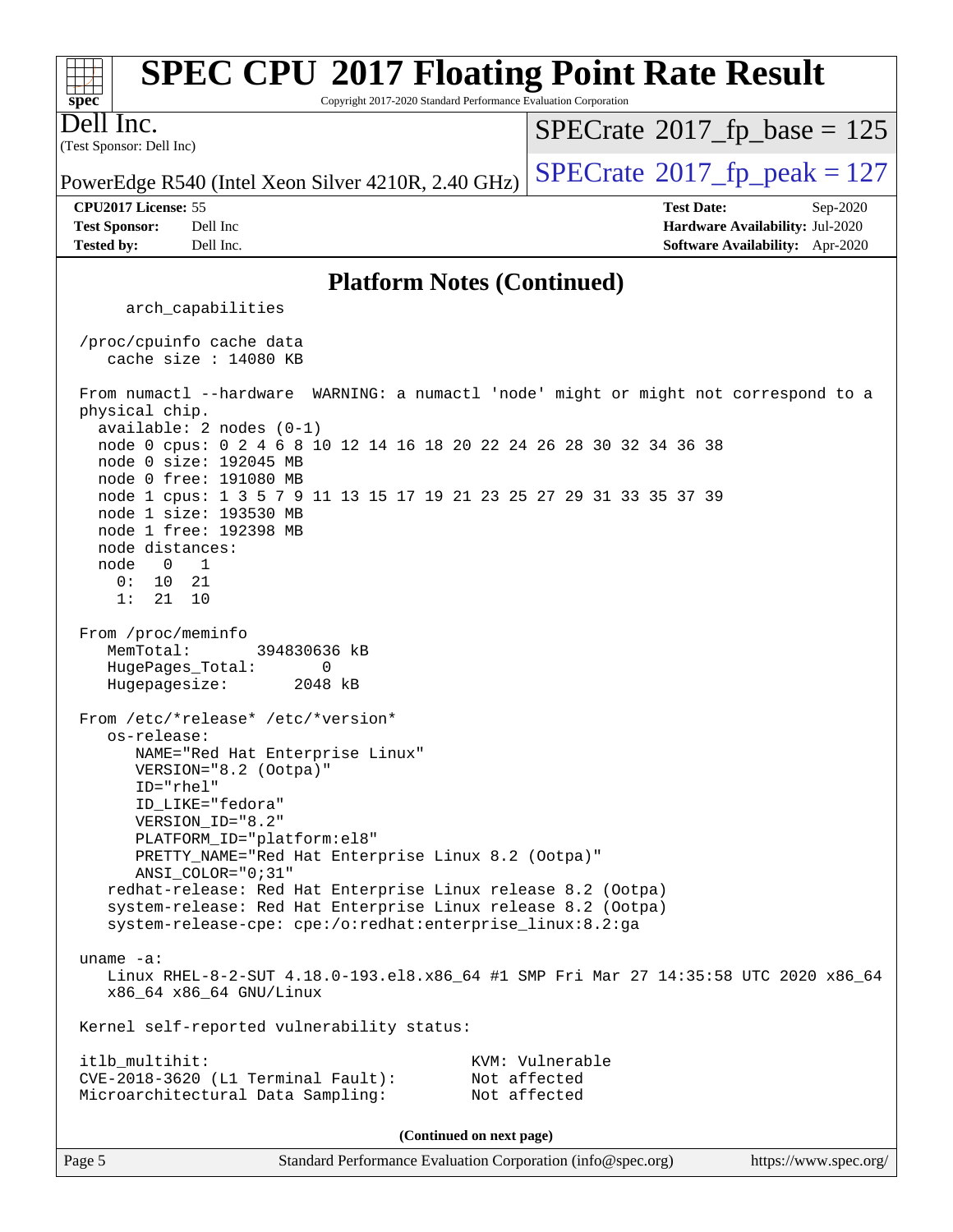| s<br>E<br>ш<br>Ú<br>c |  |  |  |  |  |
|-----------------------|--|--|--|--|--|

Copyright 2017-2020 Standard Performance Evaluation Corporation

(Test Sponsor: Dell Inc) Dell Inc.

 $SPECrate$ <sup>®</sup>[2017\\_fp\\_base =](http://www.spec.org/auto/cpu2017/Docs/result-fields.html#SPECrate2017fpbase) 125

PowerEdge R540 (Intel Xeon Silver 4210R, 2.40 GHz)  $\left|$  [SPECrate](http://www.spec.org/auto/cpu2017/Docs/result-fields.html#SPECrate2017fppeak)®[2017\\_fp\\_peak = 1](http://www.spec.org/auto/cpu2017/Docs/result-fields.html#SPECrate2017fppeak)27

**[CPU2017 License:](http://www.spec.org/auto/cpu2017/Docs/result-fields.html#CPU2017License)** 55 **[Test Date:](http://www.spec.org/auto/cpu2017/Docs/result-fields.html#TestDate)** Sep-2020 **[Test Sponsor:](http://www.spec.org/auto/cpu2017/Docs/result-fields.html#TestSponsor)** Dell Inc **[Hardware Availability:](http://www.spec.org/auto/cpu2017/Docs/result-fields.html#HardwareAvailability)** Jul-2020 **[Tested by:](http://www.spec.org/auto/cpu2017/Docs/result-fields.html#Testedby)** Dell Inc. **[Software Availability:](http://www.spec.org/auto/cpu2017/Docs/result-fields.html#SoftwareAvailability)** Apr-2020

# **[Platform Notes \(Continued\)](http://www.spec.org/auto/cpu2017/Docs/result-fields.html#PlatformNotes)**

| CVE-2017-5754 (Meltdown): |                                                                                                                                                                                                  | Not affected<br>CVE-2018-3639 (Speculative Store Bypass): Mitigation: Speculative Store Bypass disabled                                                                                                                                                                                                                                        |                       |
|---------------------------|--------------------------------------------------------------------------------------------------------------------------------------------------------------------------------------------------|------------------------------------------------------------------------------------------------------------------------------------------------------------------------------------------------------------------------------------------------------------------------------------------------------------------------------------------------|-----------------------|
|                           |                                                                                                                                                                                                  | via prctl and seccomp                                                                                                                                                                                                                                                                                                                          |                       |
|                           | $CVE-2017-5753$ (Spectre variant 1):                                                                                                                                                             | Mitigation: usercopy/swapgs barriers and __user<br>pointer sanitization                                                                                                                                                                                                                                                                        |                       |
|                           | $CVE-2017-5715$ (Spectre variant 2):                                                                                                                                                             | Mitigation: Enhanced IBRS, IBPB: conditional,<br>RSB filling                                                                                                                                                                                                                                                                                   |                       |
| tsx_async_abort:          |                                                                                                                                                                                                  | Mitigation: Clear CPU buffers; SMT vulnerable                                                                                                                                                                                                                                                                                                  |                       |
|                           | run-level 3 Sep $2$ 12:22 last=5                                                                                                                                                                 |                                                                                                                                                                                                                                                                                                                                                |                       |
| Filesystem                | SPEC is set to: /home/cpu2017-ic19.1u1<br>/dev/mapper/rhel-home xfs 392G 7.1G 385G                                                                                                               | Type Size Used Avail Use% Mounted on<br>2% /home                                                                                                                                                                                                                                                                                               |                       |
| BIOS:                     | From /sys/devices/virtual/dmi/id<br>Dell Inc. 2.8.1 06/30/2020<br>Vendor: Dell Inc.<br>Product: PowerEdge R540<br>Product Family: PowerEdge                                                      |                                                                                                                                                                                                                                                                                                                                                |                       |
| Memory:                   |                                                                                                                                                                                                  | Additional information from dmidecode follows. WARNING: Use caution when you interpret<br>this section. The 'dmidecode' program reads system data which is "intended to allow<br>hardware to be accurately determined", but the intent may not be met, as there are<br>frequent changes to hardware, firmware, and the "DMTF SMBIOS" standard. |                       |
|                           | 1x 00AD00B300AD HMA84GR7CJR4N-WM 32 GB 2 rank 2933<br>6x 00AD063200AD HMA84GR7CJR4N-WM 32 GB 2 rank 2933<br>5x 00AD069D00AD HMA84GR7CJR4N-WM 32 GB 2 rank 2933<br>4x Not Specified Not Specified |                                                                                                                                                                                                                                                                                                                                                |                       |
| Memory running at 2400    | (End of data from sysinfo program)                                                                                                                                                               |                                                                                                                                                                                                                                                                                                                                                |                       |
|                           |                                                                                                                                                                                                  | <b>Compiler Version Notes</b>                                                                                                                                                                                                                                                                                                                  |                       |
| C                         | 544.nab_r(base, peak)                                                                                                                                                                            | 519.1bm_r(base, peak) 538.imagick_r(base, peak)                                                                                                                                                                                                                                                                                                |                       |
| NextGen Build 20200304    | Copyright (C) 1985-2020 Intel Corporation. All rights reserved.                                                                                                                                  | Intel(R) C Compiler for applications running on Intel(R) 64, Version 2021.1                                                                                                                                                                                                                                                                    |                       |
|                           |                                                                                                                                                                                                  |                                                                                                                                                                                                                                                                                                                                                |                       |
|                           |                                                                                                                                                                                                  | (Continued on next page)                                                                                                                                                                                                                                                                                                                       |                       |
| Page 6                    |                                                                                                                                                                                                  | Standard Performance Evaluation Corporation (info@spec.org)                                                                                                                                                                                                                                                                                    | https://www.spec.org/ |
|                           |                                                                                                                                                                                                  |                                                                                                                                                                                                                                                                                                                                                |                       |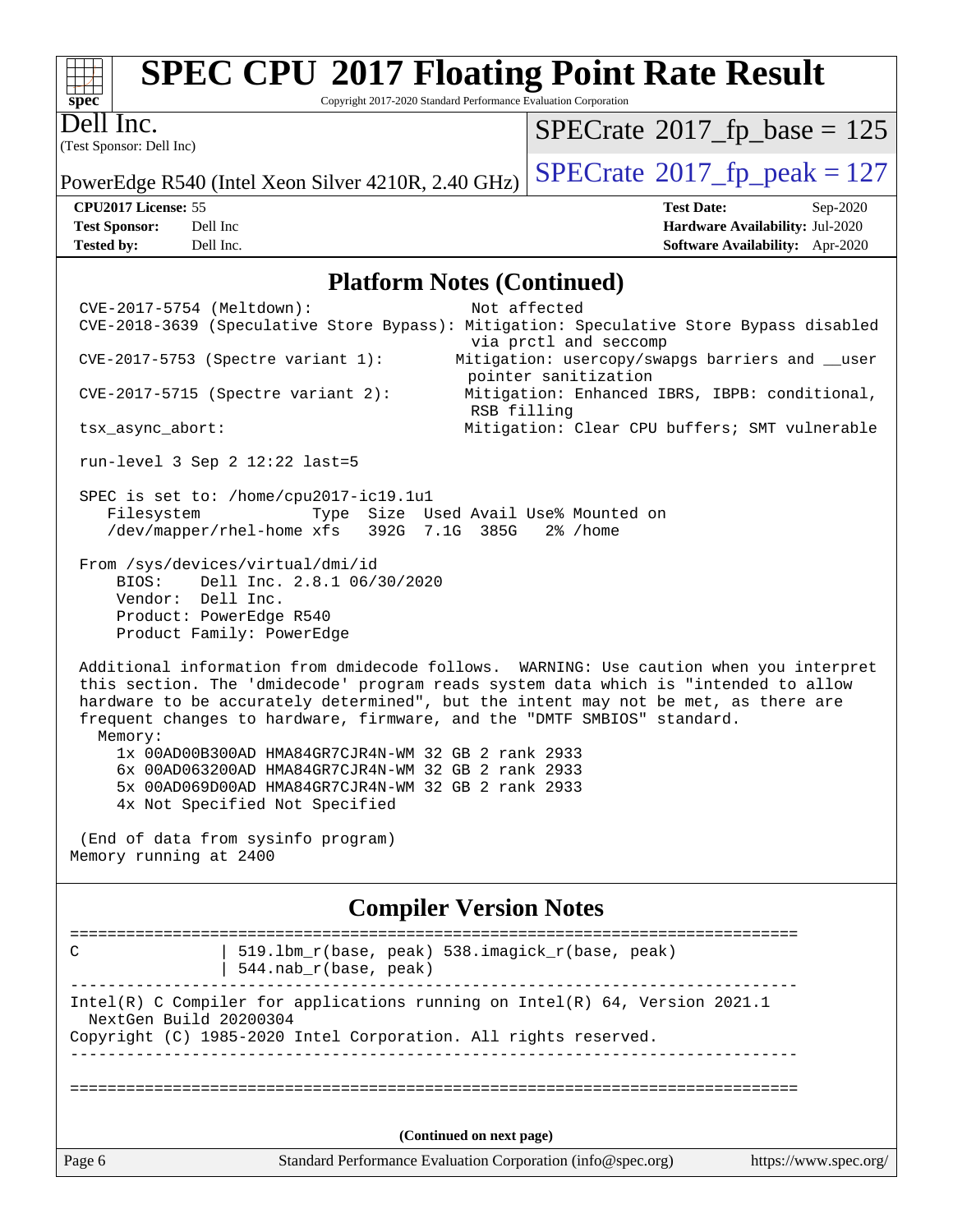| <b>SPEC CPU®2017 Floating Point Rate Result</b><br>$\frac{1}{\sqrt{1-\frac{1}{\sqrt{1-\frac{1}{\sqrt{1-\frac{1}{\sqrt{1-\frac{1}{\sqrt{1-\frac{1}{\sqrt{1-\frac{1}{\sqrt{1-\frac{1}{\sqrt{1-\frac{1}{\sqrt{1-\frac{1}{\sqrt{1-\frac{1}{\sqrt{1-\frac{1}{\sqrt{1-\frac{1}{\sqrt{1-\frac{1}{\sqrt{1-\frac{1}{\sqrt{1-\frac{1}{\sqrt{1-\frac{1}{\sqrt{1-\frac{1}{\sqrt{1-\frac{1}{\sqrt{1-\frac{1}{\sqrt{1-\frac{1}{\sqrt{1-\frac{1}{\sqrt{1-\frac{1}{\sqrt{1-\frac{1}{\sqrt{1-\frac{1$ |                                               |  |  |  |
|--------------------------------------------------------------------------------------------------------------------------------------------------------------------------------------------------------------------------------------------------------------------------------------------------------------------------------------------------------------------------------------------------------------------------------------------------------------------------------------|-----------------------------------------------|--|--|--|
| Copyright 2017-2020 Standard Performance Evaluation Corporation                                                                                                                                                                                                                                                                                                                                                                                                                      |                                               |  |  |  |
| Dell Inc.                                                                                                                                                                                                                                                                                                                                                                                                                                                                            | $SPECrate^{\circ}2017$ fp base = 125          |  |  |  |
| (Test Sponsor: Dell Inc)                                                                                                                                                                                                                                                                                                                                                                                                                                                             |                                               |  |  |  |
| PowerEdge R540 (Intel Xeon Silver 4210R, 2.40 GHz)                                                                                                                                                                                                                                                                                                                                                                                                                                   | $ SPECrate^{\circledcirc}2017_fp\_peak = 127$ |  |  |  |

**[Tested by:](http://www.spec.org/auto/cpu2017/Docs/result-fields.html#Testedby)** Dell Inc. **[Software Availability:](http://www.spec.org/auto/cpu2017/Docs/result-fields.html#SoftwareAvailability)** Apr-2020

**[CPU2017 License:](http://www.spec.org/auto/cpu2017/Docs/result-fields.html#CPU2017License)** 55 **[Test Date:](http://www.spec.org/auto/cpu2017/Docs/result-fields.html#TestDate)** Sep-2020 **[Test Sponsor:](http://www.spec.org/auto/cpu2017/Docs/result-fields.html#TestSponsor)** Dell Inc **[Hardware Availability:](http://www.spec.org/auto/cpu2017/Docs/result-fields.html#HardwareAvailability)** Jul-2020

## **[Compiler Version Notes \(Continued\)](http://www.spec.org/auto/cpu2017/Docs/result-fields.html#CompilerVersionNotes)**

| $C++$                                            | 508.namd_r(base, peak) 510.parest_r(base, peak)                                                                                                                                                                                                                                                                                                                          |
|--------------------------------------------------|--------------------------------------------------------------------------------------------------------------------------------------------------------------------------------------------------------------------------------------------------------------------------------------------------------------------------------------------------------------------------|
| NextGen Build 20200304                           | Intel(R) $C++$ Compiler for applications running on Intel(R) 64, Version 2021.1                                                                                                                                                                                                                                                                                          |
|                                                  | Copyright (C) 1985-2020 Intel Corporation. All rights reserved.                                                                                                                                                                                                                                                                                                          |
|                                                  |                                                                                                                                                                                                                                                                                                                                                                          |
| $C++$ , $C$                                      | $511.povray_r(base) 526.blender_r(base, peak)$                                                                                                                                                                                                                                                                                                                           |
| NextGen Build 20200304<br>NextGen Build 20200304 | Intel(R) C++ Compiler for applications running on Intel(R) 64, Version 2021.1<br>Copyright (C) 1985-2020 Intel Corporation. All rights reserved.<br>Intel(R) C Compiler for applications running on $Intel(R) 64$ , Version 2021.1<br>Copyright (C) 1985-2020 Intel Corporation. All rights reserved.                                                                    |
| $C++$ , $C$                                      | $  511. povray_r (peak)$                                                                                                                                                                                                                                                                                                                                                 |
|                                                  | Intel(R) $C++$ Intel(R) 64 Compiler for applications running on Intel(R) 64,<br>Version 19.1.1.217 Build 20200306<br>Copyright (C) 1985-2020 Intel Corporation. All rights reserved.<br>Intel(R) C Intel(R) 64 Compiler for applications running on Intel(R) 64,<br>Version 19.1.1.217 Build 20200306<br>Copyright (C) 1985-2020 Intel Corporation. All rights reserved. |
| $C++$ , $C$                                      | 511.povray_r(base) 526.blender_r(base, peak)                                                                                                                                                                                                                                                                                                                             |
| NextGen Build 20200304                           | Intel(R) $C++$ Compiler for applications running on Intel(R) 64, Version 2021.1<br>Copyright (C) 1985-2020 Intel Corporation. All rights reserved.<br>Intel(R) C Compiler for applications running on Intel(R) 64, Version 2021.1                                                                                                                                        |
| NextGen Build 20200304                           | Copyright (C) 1985-2020 Intel Corporation. All rights reserved.                                                                                                                                                                                                                                                                                                          |
| $C++$ , $C$                                      | 511.povray_r(peak)                                                                                                                                                                                                                                                                                                                                                       |
|                                                  | Intel(R) $C++$ Intel(R) 64 Compiler for applications running on Intel(R) 64,<br>Version 19.1.1.217 Build 20200306<br>Copyright (C) 1985-2020 Intel Corporation. All rights reserved.<br>Intel(R) C Intel(R) 64 Compiler for applications running on Intel(R) 64,                                                                                                         |
|                                                  | (Continued on next page)                                                                                                                                                                                                                                                                                                                                                 |
| Page 7                                           | Standard Performance Evaluation Corporation (info@spec.org)<br>https://www.spec.org/                                                                                                                                                                                                                                                                                     |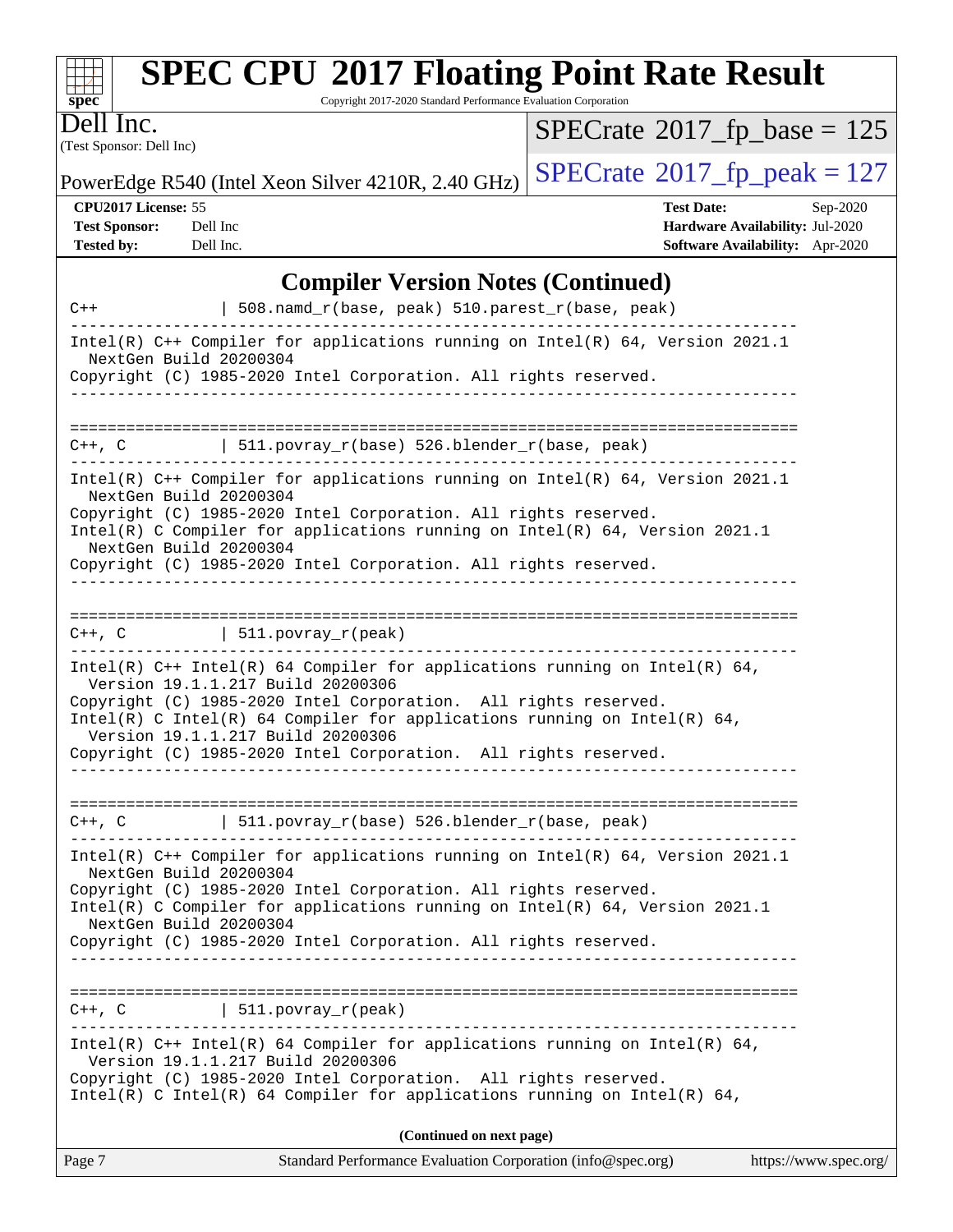| $spec^*$                              | <b>SPEC CPU®2017 Floating Point Rate Result</b><br>Copyright 2017-2020 Standard Performance Evaluation Corporation |                                             |
|---------------------------------------|--------------------------------------------------------------------------------------------------------------------|---------------------------------------------|
| Dell Inc.<br>(Test Sponsor: Dell Inc) |                                                                                                                    | $SPECrate^{\circledast}2017$ [p_base = 125  |
|                                       | PowerEdge R540 (Intel Xeon Silver 4210R, 2.40 GHz)                                                                 | $SPECrate^{\circledcirc}2017$ fp peak = 127 |
| <b>CPU2017 License: 55</b>            |                                                                                                                    | <b>Test Date:</b><br>$Sep-2020$             |
| <b>Test Sponsor:</b>                  | Dell Inc                                                                                                           | Hardware Availability: Jul-2020             |
| <b>Tested by:</b>                     | Dell Inc.                                                                                                          | <b>Software Availability:</b> Apr-2020      |
|                                       | <b>Compiler Version Notes (Continued)</b>                                                                          |                                             |
|                                       | Version 19.1.1.217 Build 20200306                                                                                  |                                             |
|                                       | Copyright (C) 1985-2020 Intel Corporation.                                                                         | All rights reserved.                        |

| Copyright (C) 1985-2020 Intel Corporation. All rights reserved.                                                                                                                          |
|------------------------------------------------------------------------------------------------------------------------------------------------------------------------------------------|
|                                                                                                                                                                                          |
|                                                                                                                                                                                          |
| $C_{++}$ , C, Fortran   507.cactuBSSN_r(base, peak)                                                                                                                                      |
| Intel(R) C++ Compiler for applications running on Intel(R) $64$ , Version 2021.1<br>NextGen Build 20200304                                                                               |
| Copyright (C) 1985-2020 Intel Corporation. All rights reserved.<br>Intel(R) C Compiler for applications running on Intel(R) 64, Version 2021.1<br>NextGen Build 20200304                 |
| Copyright (C) 1985-2020 Intel Corporation. All rights reserved.<br>$Intel(R)$ Fortran Intel(R) 64 Compiler for applications running on Intel(R)<br>64, Version 19.1.1.217 Build 20200306 |
| Copyright (C) 1985-2020 Intel Corporation. All rights reserved.                                                                                                                          |
| -------------------------                                                                                                                                                                |
| 503.bwaves_r(base, peak) 549.fotonik3d_r(base, peak)<br>Fortran<br>554.roms_r(base, peak)                                                                                                |
| $Intel(R)$ Fortran Intel(R) 64 Compiler for applications running on Intel(R)<br>64, Version 19.1.1.217 Build 20200306<br>Copyright (C) 1985-2020 Intel Corporation. All rights reserved. |
|                                                                                                                                                                                          |
| ===========================<br>  521.wrf_r(base) 527.cam4_r(base, peak)<br>Fortran, C                                                                                                    |
| $Intel(R)$ Fortran Intel(R) 64 Compiler for applications running on Intel(R)<br>64, Version 19.1.1.217 Build 20200306<br>Copyright (C) 1985-2020 Intel Corporation. All rights reserved. |
| Intel(R) C Compiler for applications running on $Intel(R) 64$ , Version 2021.1<br>NextGen Build 20200304                                                                                 |
| Copyright (C) 1985-2020 Intel Corporation. All rights reserved.                                                                                                                          |
|                                                                                                                                                                                          |
| Fortran, $C$   521.wrf_r(peak)                                                                                                                                                           |
| $Intel(R)$ Fortran Intel(R) 64 Compiler for applications running on Intel(R)<br>64, Version 19.1.1.217 Build 20200306                                                                    |
| Copyright (C) 1985-2020 Intel Corporation. All rights reserved.<br>Intel(R) C Intel(R) 64 Compiler for applications running on Intel(R) 64,<br>Version 19.1.1.217 Build 20200306         |
| Copyright (C) 1985-2020 Intel Corporation. All rights reserved.                                                                                                                          |
| (Continued on next page)                                                                                                                                                                 |

| Page 8 | Standard Performance Evaluation Corporation (info@spec.org) | https://www.spec.org/ |
|--------|-------------------------------------------------------------|-----------------------|
|--------|-------------------------------------------------------------|-----------------------|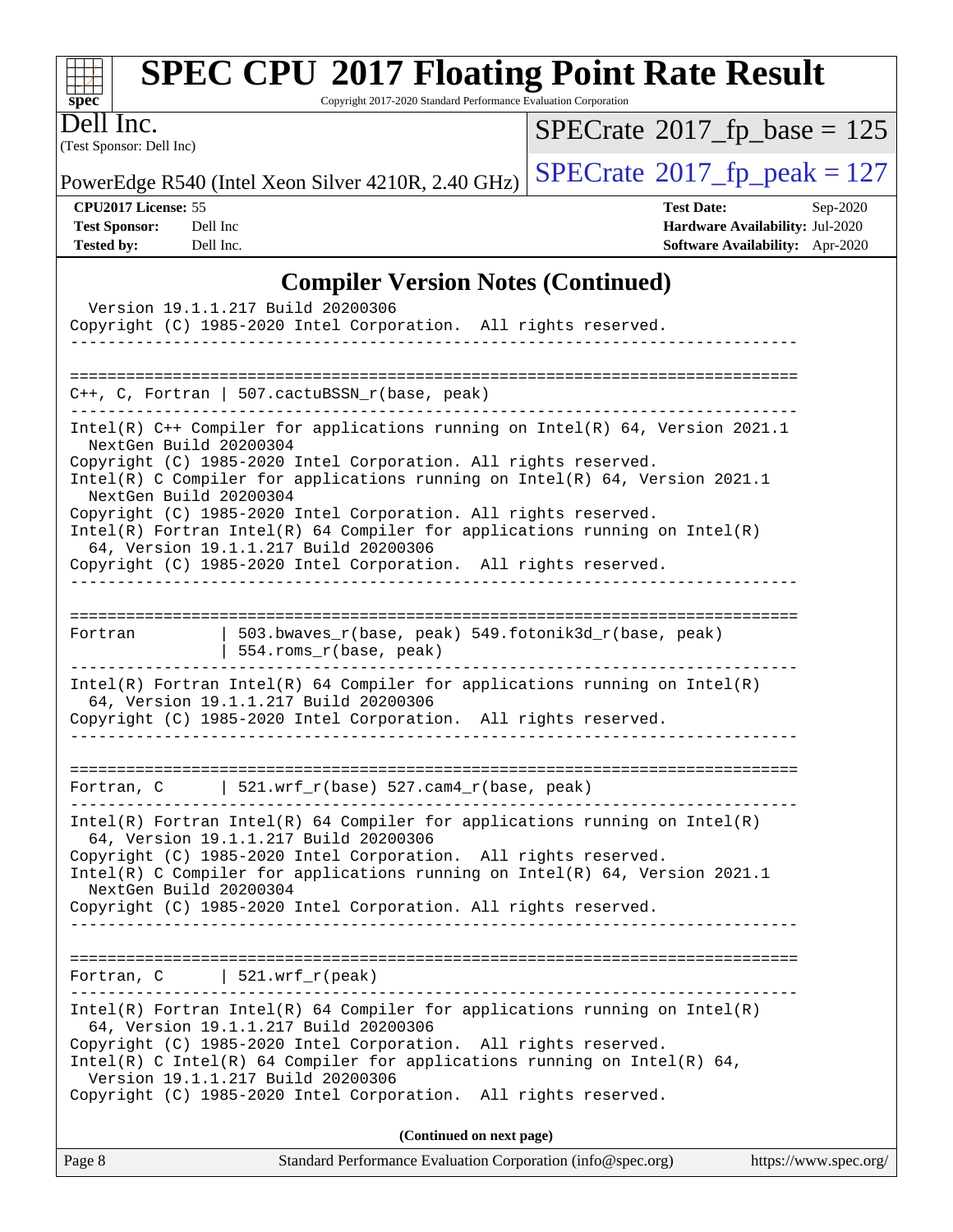| <b>SPEC CPU®2017 Floating Point Rate Result</b><br>Copyright 2017-2020 Standard Performance Evaluation Corporation<br>$spec^*$                                                                                                                                                                                                                                                                                        |                                                                                                                                                                                                                                                                           |                                       |  |  |  |  |
|-----------------------------------------------------------------------------------------------------------------------------------------------------------------------------------------------------------------------------------------------------------------------------------------------------------------------------------------------------------------------------------------------------------------------|---------------------------------------------------------------------------------------------------------------------------------------------------------------------------------------------------------------------------------------------------------------------------|---------------------------------------|--|--|--|--|
| Inc.<br>(Test Sponsor: Dell Inc)                                                                                                                                                                                                                                                                                                                                                                                      |                                                                                                                                                                                                                                                                           | $SPECrate^{\circ}2017_fp\_base = 125$ |  |  |  |  |
|                                                                                                                                                                                                                                                                                                                                                                                                                       | PowerEdge R540 (Intel Xeon Silver 4210R, 2.40 GHz)                                                                                                                                                                                                                        | $SPECrate^{\circ}2017$ _fp_peak = 127 |  |  |  |  |
| CPU2017 License: 55                                                                                                                                                                                                                                                                                                                                                                                                   |                                                                                                                                                                                                                                                                           | <b>Test Date:</b><br>Sep-2020         |  |  |  |  |
| <b>Test Sponsor:</b>                                                                                                                                                                                                                                                                                                                                                                                                  | Dell Inc                                                                                                                                                                                                                                                                  | Hardware Availability: Jul-2020       |  |  |  |  |
| <b>Tested by:</b>                                                                                                                                                                                                                                                                                                                                                                                                     | Dell Inc.                                                                                                                                                                                                                                                                 | Software Availability: Apr-2020       |  |  |  |  |
|                                                                                                                                                                                                                                                                                                                                                                                                                       | <b>Compiler Version Notes (Continued)</b>                                                                                                                                                                                                                                 |                                       |  |  |  |  |
| Fortran, C                                                                                                                                                                                                                                                                                                                                                                                                            | $521.wrf_r(base) 527.cam4_r(base, peak)$                                                                                                                                                                                                                                  |                                       |  |  |  |  |
|                                                                                                                                                                                                                                                                                                                                                                                                                       | $Intel(R)$ Fortran Intel(R) 64 Compiler for applications running on Intel(R)<br>64, Version 19.1.1.217 Build 20200306<br>Copyright (C) 1985-2020 Intel Corporation. All rights reserved.<br>Intel(R) C Compiler for applications running on $Intel(R)$ 64, Version 2021.1 |                                       |  |  |  |  |
|                                                                                                                                                                                                                                                                                                                                                                                                                       | NextGen Build 20200304<br>Copyright (C) 1985-2020 Intel Corporation. All rights reserved.                                                                                                                                                                                 |                                       |  |  |  |  |
| $\vert$ 521.wrf_r(peak)<br>Fortran, C<br>$Intel(R)$ Fortran Intel(R) 64 Compiler for applications running on Intel(R)<br>64, Version 19.1.1.217 Build 20200306<br>Copyright (C) 1985-2020 Intel Corporation. All rights reserved.<br>Intel(R) C Intel(R) 64 Compiler for applications running on Intel(R) 64,<br>Version 19.1.1.217 Build 20200306<br>Copyright (C) 1985-2020 Intel Corporation. All rights reserved. |                                                                                                                                                                                                                                                                           |                                       |  |  |  |  |
|                                                                                                                                                                                                                                                                                                                                                                                                                       |                                                                                                                                                                                                                                                                           |                                       |  |  |  |  |

# **[Base Compiler Invocation](http://www.spec.org/auto/cpu2017/Docs/result-fields.html#BaseCompilerInvocation)**

[C benchmarks](http://www.spec.org/auto/cpu2017/Docs/result-fields.html#Cbenchmarks): [icc](http://www.spec.org/cpu2017/results/res2020q4/cpu2017-20200928-24083.flags.html#user_CCbase_intel_icc_66fc1ee009f7361af1fbd72ca7dcefbb700085f36577c54f309893dd4ec40d12360134090235512931783d35fd58c0460139e722d5067c5574d8eaf2b3e37e92)

[C++ benchmarks:](http://www.spec.org/auto/cpu2017/Docs/result-fields.html#CXXbenchmarks) [icpc](http://www.spec.org/cpu2017/results/res2020q4/cpu2017-20200928-24083.flags.html#user_CXXbase_intel_icpc_c510b6838c7f56d33e37e94d029a35b4a7bccf4766a728ee175e80a419847e808290a9b78be685c44ab727ea267ec2f070ec5dc83b407c0218cded6866a35d07)

[Fortran benchmarks](http://www.spec.org/auto/cpu2017/Docs/result-fields.html#Fortranbenchmarks): [ifort](http://www.spec.org/cpu2017/results/res2020q4/cpu2017-20200928-24083.flags.html#user_FCbase_intel_ifort_8111460550e3ca792625aed983ce982f94888b8b503583aa7ba2b8303487b4d8a21a13e7191a45c5fd58ff318f48f9492884d4413fa793fd88dd292cad7027ca)

[Benchmarks using both Fortran and C](http://www.spec.org/auto/cpu2017/Docs/result-fields.html#BenchmarksusingbothFortranandC): [ifort](http://www.spec.org/cpu2017/results/res2020q4/cpu2017-20200928-24083.flags.html#user_CC_FCbase_intel_ifort_8111460550e3ca792625aed983ce982f94888b8b503583aa7ba2b8303487b4d8a21a13e7191a45c5fd58ff318f48f9492884d4413fa793fd88dd292cad7027ca) [icc](http://www.spec.org/cpu2017/results/res2020q4/cpu2017-20200928-24083.flags.html#user_CC_FCbase_intel_icc_66fc1ee009f7361af1fbd72ca7dcefbb700085f36577c54f309893dd4ec40d12360134090235512931783d35fd58c0460139e722d5067c5574d8eaf2b3e37e92)

[Benchmarks using both C and C++](http://www.spec.org/auto/cpu2017/Docs/result-fields.html#BenchmarksusingbothCandCXX): [icpc](http://www.spec.org/cpu2017/results/res2020q4/cpu2017-20200928-24083.flags.html#user_CC_CXXbase_intel_icpc_c510b6838c7f56d33e37e94d029a35b4a7bccf4766a728ee175e80a419847e808290a9b78be685c44ab727ea267ec2f070ec5dc83b407c0218cded6866a35d07) [icc](http://www.spec.org/cpu2017/results/res2020q4/cpu2017-20200928-24083.flags.html#user_CC_CXXbase_intel_icc_66fc1ee009f7361af1fbd72ca7dcefbb700085f36577c54f309893dd4ec40d12360134090235512931783d35fd58c0460139e722d5067c5574d8eaf2b3e37e92)

[Benchmarks using Fortran, C, and C++:](http://www.spec.org/auto/cpu2017/Docs/result-fields.html#BenchmarksusingFortranCandCXX) [icpc](http://www.spec.org/cpu2017/results/res2020q4/cpu2017-20200928-24083.flags.html#user_CC_CXX_FCbase_intel_icpc_c510b6838c7f56d33e37e94d029a35b4a7bccf4766a728ee175e80a419847e808290a9b78be685c44ab727ea267ec2f070ec5dc83b407c0218cded6866a35d07) [icc](http://www.spec.org/cpu2017/results/res2020q4/cpu2017-20200928-24083.flags.html#user_CC_CXX_FCbase_intel_icc_66fc1ee009f7361af1fbd72ca7dcefbb700085f36577c54f309893dd4ec40d12360134090235512931783d35fd58c0460139e722d5067c5574d8eaf2b3e37e92) [ifort](http://www.spec.org/cpu2017/results/res2020q4/cpu2017-20200928-24083.flags.html#user_CC_CXX_FCbase_intel_ifort_8111460550e3ca792625aed983ce982f94888b8b503583aa7ba2b8303487b4d8a21a13e7191a45c5fd58ff318f48f9492884d4413fa793fd88dd292cad7027ca)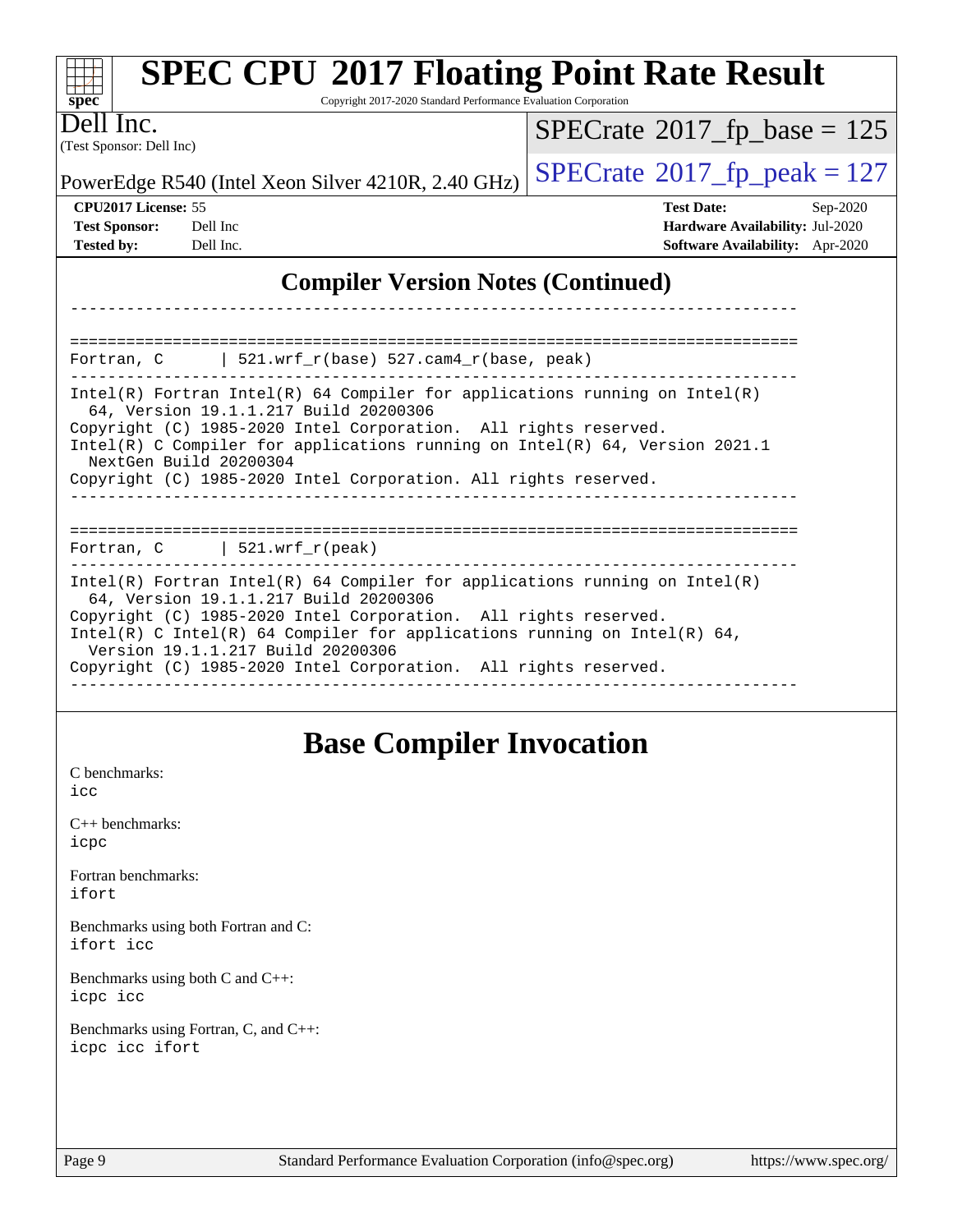

Copyright 2017-2020 Standard Performance Evaluation Corporation

Dell Inc.

(Test Sponsor: Dell Inc)

 $SPECTate$ <sup>®</sup>[2017\\_fp\\_base =](http://www.spec.org/auto/cpu2017/Docs/result-fields.html#SPECrate2017fpbase) 125

PowerEdge R540 (Intel Xeon Silver 4210R, 2.40 GHz)  $\left|$  [SPECrate](http://www.spec.org/auto/cpu2017/Docs/result-fields.html#SPECrate2017fppeak)<sup>®</sup>[2017\\_fp\\_peak = 1](http://www.spec.org/auto/cpu2017/Docs/result-fields.html#SPECrate2017fppeak)27

**[CPU2017 License:](http://www.spec.org/auto/cpu2017/Docs/result-fields.html#CPU2017License)** 55 **[Test Date:](http://www.spec.org/auto/cpu2017/Docs/result-fields.html#TestDate)** Sep-2020 **[Test Sponsor:](http://www.spec.org/auto/cpu2017/Docs/result-fields.html#TestSponsor)** Dell Inc **[Hardware Availability:](http://www.spec.org/auto/cpu2017/Docs/result-fields.html#HardwareAvailability)** Jul-2020 **[Tested by:](http://www.spec.org/auto/cpu2017/Docs/result-fields.html#Testedby)** Dell Inc. **[Software Availability:](http://www.spec.org/auto/cpu2017/Docs/result-fields.html#SoftwareAvailability)** Apr-2020

## **[Base Portability Flags](http://www.spec.org/auto/cpu2017/Docs/result-fields.html#BasePortabilityFlags)**

 503.bwaves\_r: [-DSPEC\\_LP64](http://www.spec.org/cpu2017/results/res2020q4/cpu2017-20200928-24083.flags.html#suite_basePORTABILITY503_bwaves_r_DSPEC_LP64) 507.cactuBSSN\_r: [-DSPEC\\_LP64](http://www.spec.org/cpu2017/results/res2020q4/cpu2017-20200928-24083.flags.html#suite_basePORTABILITY507_cactuBSSN_r_DSPEC_LP64) 508.namd\_r: [-DSPEC\\_LP64](http://www.spec.org/cpu2017/results/res2020q4/cpu2017-20200928-24083.flags.html#suite_basePORTABILITY508_namd_r_DSPEC_LP64) 510.parest\_r: [-DSPEC\\_LP64](http://www.spec.org/cpu2017/results/res2020q4/cpu2017-20200928-24083.flags.html#suite_basePORTABILITY510_parest_r_DSPEC_LP64) 511.povray\_r: [-DSPEC\\_LP64](http://www.spec.org/cpu2017/results/res2020q4/cpu2017-20200928-24083.flags.html#suite_basePORTABILITY511_povray_r_DSPEC_LP64) 519.lbm\_r: [-DSPEC\\_LP64](http://www.spec.org/cpu2017/results/res2020q4/cpu2017-20200928-24083.flags.html#suite_basePORTABILITY519_lbm_r_DSPEC_LP64) 521.wrf\_r: [-DSPEC\\_LP64](http://www.spec.org/cpu2017/results/res2020q4/cpu2017-20200928-24083.flags.html#suite_basePORTABILITY521_wrf_r_DSPEC_LP64) [-DSPEC\\_CASE\\_FLAG](http://www.spec.org/cpu2017/results/res2020q4/cpu2017-20200928-24083.flags.html#b521.wrf_r_baseCPORTABILITY_DSPEC_CASE_FLAG) [-convert big\\_endian](http://www.spec.org/cpu2017/results/res2020q4/cpu2017-20200928-24083.flags.html#user_baseFPORTABILITY521_wrf_r_convert_big_endian_c3194028bc08c63ac5d04de18c48ce6d347e4e562e8892b8bdbdc0214820426deb8554edfa529a3fb25a586e65a3d812c835984020483e7e73212c4d31a38223) 526.blender\_r: [-DSPEC\\_LP64](http://www.spec.org/cpu2017/results/res2020q4/cpu2017-20200928-24083.flags.html#suite_basePORTABILITY526_blender_r_DSPEC_LP64) [-DSPEC\\_LINUX](http://www.spec.org/cpu2017/results/res2020q4/cpu2017-20200928-24083.flags.html#b526.blender_r_baseCPORTABILITY_DSPEC_LINUX) [-funsigned-char](http://www.spec.org/cpu2017/results/res2020q4/cpu2017-20200928-24083.flags.html#user_baseCPORTABILITY526_blender_r_force_uchar_40c60f00ab013830e2dd6774aeded3ff59883ba5a1fc5fc14077f794d777847726e2a5858cbc7672e36e1b067e7e5c1d9a74f7176df07886a243d7cc18edfe67) 527.cam4\_r: [-DSPEC\\_LP64](http://www.spec.org/cpu2017/results/res2020q4/cpu2017-20200928-24083.flags.html#suite_basePORTABILITY527_cam4_r_DSPEC_LP64) [-DSPEC\\_CASE\\_FLAG](http://www.spec.org/cpu2017/results/res2020q4/cpu2017-20200928-24083.flags.html#b527.cam4_r_baseCPORTABILITY_DSPEC_CASE_FLAG) 538.imagick\_r: [-DSPEC\\_LP64](http://www.spec.org/cpu2017/results/res2020q4/cpu2017-20200928-24083.flags.html#suite_basePORTABILITY538_imagick_r_DSPEC_LP64) 544.nab\_r: [-DSPEC\\_LP64](http://www.spec.org/cpu2017/results/res2020q4/cpu2017-20200928-24083.flags.html#suite_basePORTABILITY544_nab_r_DSPEC_LP64) 549.fotonik3d\_r: [-DSPEC\\_LP64](http://www.spec.org/cpu2017/results/res2020q4/cpu2017-20200928-24083.flags.html#suite_basePORTABILITY549_fotonik3d_r_DSPEC_LP64) 554.roms\_r: [-DSPEC\\_LP64](http://www.spec.org/cpu2017/results/res2020q4/cpu2017-20200928-24083.flags.html#suite_basePORTABILITY554_roms_r_DSPEC_LP64)

**[Base Optimization Flags](http://www.spec.org/auto/cpu2017/Docs/result-fields.html#BaseOptimizationFlags)**

[C benchmarks](http://www.spec.org/auto/cpu2017/Docs/result-fields.html#Cbenchmarks):

[-m64](http://www.spec.org/cpu2017/results/res2020q4/cpu2017-20200928-24083.flags.html#user_CCbase_m64-icc) [-qnextgen](http://www.spec.org/cpu2017/results/res2020q4/cpu2017-20200928-24083.flags.html#user_CCbase_f-qnextgen) [-std=c11](http://www.spec.org/cpu2017/results/res2020q4/cpu2017-20200928-24083.flags.html#user_CCbase_std-icc-std_0e1c27790398a4642dfca32ffe6c27b5796f9c2d2676156f2e42c9c44eaad0c049b1cdb667a270c34d979996257aeb8fc440bfb01818dbc9357bd9d174cb8524) [-Wl,-plugin-opt=-x86-branches-within-32B-boundaries](http://www.spec.org/cpu2017/results/res2020q4/cpu2017-20200928-24083.flags.html#user_CCbase_f-x86-branches-within-32B-boundaries_0098b4e4317ae60947b7b728078a624952a08ac37a3c797dfb4ffeb399e0c61a9dd0f2f44ce917e9361fb9076ccb15e7824594512dd315205382d84209e912f3) [-Wl,-z,muldefs](http://www.spec.org/cpu2017/results/res2020q4/cpu2017-20200928-24083.flags.html#user_CCbase_link_force_multiple1_b4cbdb97b34bdee9ceefcfe54f4c8ea74255f0b02a4b23e853cdb0e18eb4525ac79b5a88067c842dd0ee6996c24547a27a4b99331201badda8798ef8a743f577) [-fuse-ld=gold](http://www.spec.org/cpu2017/results/res2020q4/cpu2017-20200928-24083.flags.html#user_CCbase_f-fuse-ld_920b3586e2b8c6e0748b9c84fa9b744736ba725a32cab14ad8f3d4ad28eecb2f59d1144823d2e17006539a88734fe1fc08fc3035f7676166309105a78aaabc32) [-xCORE-AVX512](http://www.spec.org/cpu2017/results/res2020q4/cpu2017-20200928-24083.flags.html#user_CCbase_f-xCORE-AVX512) [-Ofast](http://www.spec.org/cpu2017/results/res2020q4/cpu2017-20200928-24083.flags.html#user_CCbase_f-Ofast) [-ffast-math](http://www.spec.org/cpu2017/results/res2020q4/cpu2017-20200928-24083.flags.html#user_CCbase_f-ffast-math) [-flto](http://www.spec.org/cpu2017/results/res2020q4/cpu2017-20200928-24083.flags.html#user_CCbase_f-flto) [-mfpmath=sse](http://www.spec.org/cpu2017/results/res2020q4/cpu2017-20200928-24083.flags.html#user_CCbase_f-mfpmath_70eb8fac26bde974f8ab713bc9086c5621c0b8d2f6c86f38af0bd7062540daf19db5f3a066d8c6684be05d84c9b6322eb3b5be6619d967835195b93d6c02afa1) [-funroll-loops](http://www.spec.org/cpu2017/results/res2020q4/cpu2017-20200928-24083.flags.html#user_CCbase_f-funroll-loops) [-qopt-mem-layout-trans=4](http://www.spec.org/cpu2017/results/res2020q4/cpu2017-20200928-24083.flags.html#user_CCbase_f-qopt-mem-layout-trans_fa39e755916c150a61361b7846f310bcdf6f04e385ef281cadf3647acec3f0ae266d1a1d22d972a7087a248fd4e6ca390a3634700869573d231a252c784941a8) [-L/usr/local/jemalloc64-5.0.1/lib](http://www.spec.org/cpu2017/results/res2020q4/cpu2017-20200928-24083.flags.html#user_CCbase_jemalloc_link_path64_1_cc289568b1a6c0fd3b62c91b824c27fcb5af5e8098e6ad028160d21144ef1b8aef3170d2acf0bee98a8da324cfe4f67d0a3d0c4cc4673d993d694dc2a0df248b) [-ljemalloc](http://www.spec.org/cpu2017/results/res2020q4/cpu2017-20200928-24083.flags.html#user_CCbase_jemalloc_link_lib_d1249b907c500fa1c0672f44f562e3d0f79738ae9e3c4a9c376d49f265a04b9c99b167ecedbf6711b3085be911c67ff61f150a17b3472be731631ba4d0471706)

[C++ benchmarks:](http://www.spec.org/auto/cpu2017/Docs/result-fields.html#CXXbenchmarks)

```
-m64 -qnextgen -Wl,-plugin-opt=-x86-branches-within-32B-boundaries
-Wl,-z,muldefs -fuse-ld=gold -xCORE-AVX512 -Ofast -ffast-math -flto
-mfpmath=sse -funroll-loops -qopt-mem-layout-trans=4
-L/usr/local/jemalloc64-5.0.1/lib -ljemalloc
```
[Fortran benchmarks](http://www.spec.org/auto/cpu2017/Docs/result-fields.html#Fortranbenchmarks):

```
-m64 -Wl,-plugin-opt=-x86-branches-within-32B-boundaries -Wl,-z,muldefs
-fuse-ld=gold -xCORE-AVX512 -O3 -ipo -no-prec-div -qopt-prefetch
-ffinite-math-only -qopt-multiple-gather-scatter-by-shuffles
-qopt-mem-layout-trans=4 -nostandard-realloc-lhs -align array32byte
-auto -mbranches-within-32B-boundaries
-L/usr/local/jemalloc64-5.0.1/lib -ljemalloc
```
[Benchmarks using both Fortran and C](http://www.spec.org/auto/cpu2017/Docs/result-fields.html#BenchmarksusingbothFortranandC):

```
-m64 -qnextgen -std=c11
-Wl,-plugin-opt=-x86-branches-within-32B-boundaries -Wl,-z,muldefs
-fuse-ld=gold -xCORE-AVX512 -Ofast -ffast-math -flto -mfpmath=sse
-funroll-loops -qopt-mem-layout-trans=4 -O3 -ipo -no-prec-div
-qopt-prefetch -ffinite-math-only
-qopt-multiple-gather-scatter-by-shuffles -nostandard-realloc-lhs
```
**(Continued on next page)**

| Page 10 | Standard Performance Evaluation Corporation (info@spec.org) | https://www.spec.org/ |
|---------|-------------------------------------------------------------|-----------------------|
|---------|-------------------------------------------------------------|-----------------------|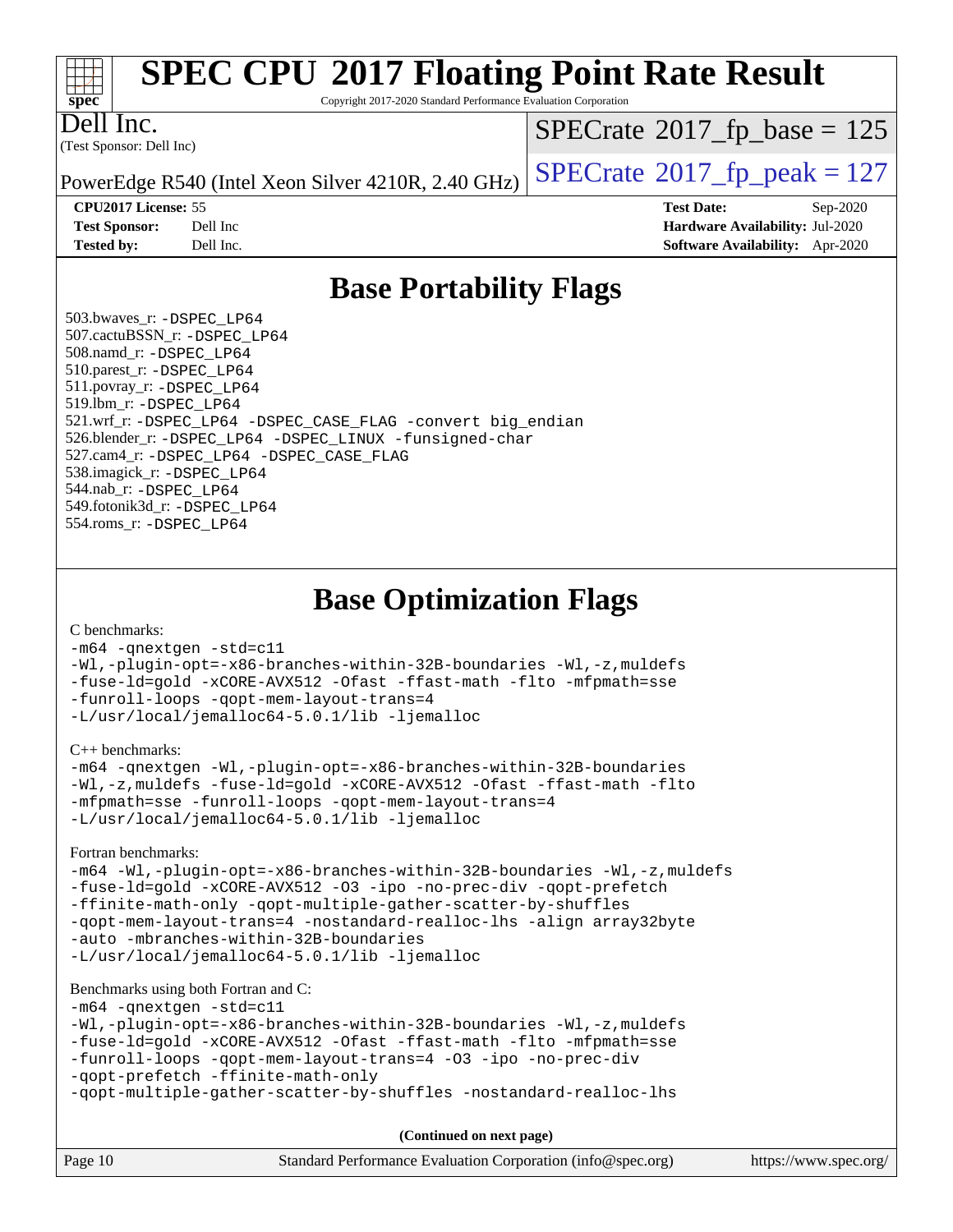

Copyright 2017-2020 Standard Performance Evaluation Corporation

Dell Inc.

(Test Sponsor: Dell Inc)

 $SPECTate$ <sup>®</sup>[2017\\_fp\\_base =](http://www.spec.org/auto/cpu2017/Docs/result-fields.html#SPECrate2017fpbase) 125

PowerEdge R540 (Intel Xeon Silver 4210R, 2.40 GHz)  $\left|$  [SPECrate](http://www.spec.org/auto/cpu2017/Docs/result-fields.html#SPECrate2017fppeak)®[2017\\_fp\\_peak = 1](http://www.spec.org/auto/cpu2017/Docs/result-fields.html#SPECrate2017fppeak)27

**[CPU2017 License:](http://www.spec.org/auto/cpu2017/Docs/result-fields.html#CPU2017License)** 55 **[Test Date:](http://www.spec.org/auto/cpu2017/Docs/result-fields.html#TestDate)** Sep-2020 **[Test Sponsor:](http://www.spec.org/auto/cpu2017/Docs/result-fields.html#TestSponsor)** Dell Inc **[Hardware Availability:](http://www.spec.org/auto/cpu2017/Docs/result-fields.html#HardwareAvailability)** Jul-2020 **[Tested by:](http://www.spec.org/auto/cpu2017/Docs/result-fields.html#Testedby)** Dell Inc. **[Software Availability:](http://www.spec.org/auto/cpu2017/Docs/result-fields.html#SoftwareAvailability)** Apr-2020

## **[Base Optimization Flags \(Continued\)](http://www.spec.org/auto/cpu2017/Docs/result-fields.html#BaseOptimizationFlags)**

[Benchmarks using both Fortran and C](http://www.spec.org/auto/cpu2017/Docs/result-fields.html#BenchmarksusingbothFortranandC) (continued): [-align array32byte](http://www.spec.org/cpu2017/results/res2020q4/cpu2017-20200928-24083.flags.html#user_CC_FCbase_align_array32byte_b982fe038af199962ba9a80c053b8342c548c85b40b8e86eb3cc33dee0d7986a4af373ac2d51c3f7cf710a18d62fdce2948f201cd044323541f22fc0fffc51b6) [-auto](http://www.spec.org/cpu2017/results/res2020q4/cpu2017-20200928-24083.flags.html#user_CC_FCbase_f-auto) [-mbranches-within-32B-boundaries](http://www.spec.org/cpu2017/results/res2020q4/cpu2017-20200928-24083.flags.html#user_CC_FCbase_f-mbranches-within-32B-boundaries) [-L/usr/local/jemalloc64-5.0.1/lib](http://www.spec.org/cpu2017/results/res2020q4/cpu2017-20200928-24083.flags.html#user_CC_FCbase_jemalloc_link_path64_1_cc289568b1a6c0fd3b62c91b824c27fcb5af5e8098e6ad028160d21144ef1b8aef3170d2acf0bee98a8da324cfe4f67d0a3d0c4cc4673d993d694dc2a0df248b) [-ljemalloc](http://www.spec.org/cpu2017/results/res2020q4/cpu2017-20200928-24083.flags.html#user_CC_FCbase_jemalloc_link_lib_d1249b907c500fa1c0672f44f562e3d0f79738ae9e3c4a9c376d49f265a04b9c99b167ecedbf6711b3085be911c67ff61f150a17b3472be731631ba4d0471706) [Benchmarks using both C and C++](http://www.spec.org/auto/cpu2017/Docs/result-fields.html#BenchmarksusingbothCandCXX): [-m64](http://www.spec.org/cpu2017/results/res2020q4/cpu2017-20200928-24083.flags.html#user_CC_CXXbase_m64-icc) [-qnextgen](http://www.spec.org/cpu2017/results/res2020q4/cpu2017-20200928-24083.flags.html#user_CC_CXXbase_f-qnextgen) [-std=c11](http://www.spec.org/cpu2017/results/res2020q4/cpu2017-20200928-24083.flags.html#user_CC_CXXbase_std-icc-std_0e1c27790398a4642dfca32ffe6c27b5796f9c2d2676156f2e42c9c44eaad0c049b1cdb667a270c34d979996257aeb8fc440bfb01818dbc9357bd9d174cb8524) [-Wl,-plugin-opt=-x86-branches-within-32B-boundaries](http://www.spec.org/cpu2017/results/res2020q4/cpu2017-20200928-24083.flags.html#user_CC_CXXbase_f-x86-branches-within-32B-boundaries_0098b4e4317ae60947b7b728078a624952a08ac37a3c797dfb4ffeb399e0c61a9dd0f2f44ce917e9361fb9076ccb15e7824594512dd315205382d84209e912f3) [-Wl,-z,muldefs](http://www.spec.org/cpu2017/results/res2020q4/cpu2017-20200928-24083.flags.html#user_CC_CXXbase_link_force_multiple1_b4cbdb97b34bdee9ceefcfe54f4c8ea74255f0b02a4b23e853cdb0e18eb4525ac79b5a88067c842dd0ee6996c24547a27a4b99331201badda8798ef8a743f577) [-fuse-ld=gold](http://www.spec.org/cpu2017/results/res2020q4/cpu2017-20200928-24083.flags.html#user_CC_CXXbase_f-fuse-ld_920b3586e2b8c6e0748b9c84fa9b744736ba725a32cab14ad8f3d4ad28eecb2f59d1144823d2e17006539a88734fe1fc08fc3035f7676166309105a78aaabc32) [-xCORE-AVX512](http://www.spec.org/cpu2017/results/res2020q4/cpu2017-20200928-24083.flags.html#user_CC_CXXbase_f-xCORE-AVX512) [-Ofast](http://www.spec.org/cpu2017/results/res2020q4/cpu2017-20200928-24083.flags.html#user_CC_CXXbase_f-Ofast) [-ffast-math](http://www.spec.org/cpu2017/results/res2020q4/cpu2017-20200928-24083.flags.html#user_CC_CXXbase_f-ffast-math) [-flto](http://www.spec.org/cpu2017/results/res2020q4/cpu2017-20200928-24083.flags.html#user_CC_CXXbase_f-flto) [-mfpmath=sse](http://www.spec.org/cpu2017/results/res2020q4/cpu2017-20200928-24083.flags.html#user_CC_CXXbase_f-mfpmath_70eb8fac26bde974f8ab713bc9086c5621c0b8d2f6c86f38af0bd7062540daf19db5f3a066d8c6684be05d84c9b6322eb3b5be6619d967835195b93d6c02afa1) [-funroll-loops](http://www.spec.org/cpu2017/results/res2020q4/cpu2017-20200928-24083.flags.html#user_CC_CXXbase_f-funroll-loops) [-qopt-mem-layout-trans=4](http://www.spec.org/cpu2017/results/res2020q4/cpu2017-20200928-24083.flags.html#user_CC_CXXbase_f-qopt-mem-layout-trans_fa39e755916c150a61361b7846f310bcdf6f04e385ef281cadf3647acec3f0ae266d1a1d22d972a7087a248fd4e6ca390a3634700869573d231a252c784941a8) [-L/usr/local/jemalloc64-5.0.1/lib](http://www.spec.org/cpu2017/results/res2020q4/cpu2017-20200928-24083.flags.html#user_CC_CXXbase_jemalloc_link_path64_1_cc289568b1a6c0fd3b62c91b824c27fcb5af5e8098e6ad028160d21144ef1b8aef3170d2acf0bee98a8da324cfe4f67d0a3d0c4cc4673d993d694dc2a0df248b) [-ljemalloc](http://www.spec.org/cpu2017/results/res2020q4/cpu2017-20200928-24083.flags.html#user_CC_CXXbase_jemalloc_link_lib_d1249b907c500fa1c0672f44f562e3d0f79738ae9e3c4a9c376d49f265a04b9c99b167ecedbf6711b3085be911c67ff61f150a17b3472be731631ba4d0471706) [Benchmarks using Fortran, C, and C++:](http://www.spec.org/auto/cpu2017/Docs/result-fields.html#BenchmarksusingFortranCandCXX) [-m64](http://www.spec.org/cpu2017/results/res2020q4/cpu2017-20200928-24083.flags.html#user_CC_CXX_FCbase_m64-icc) [-qnextgen](http://www.spec.org/cpu2017/results/res2020q4/cpu2017-20200928-24083.flags.html#user_CC_CXX_FCbase_f-qnextgen) [-std=c11](http://www.spec.org/cpu2017/results/res2020q4/cpu2017-20200928-24083.flags.html#user_CC_CXX_FCbase_std-icc-std_0e1c27790398a4642dfca32ffe6c27b5796f9c2d2676156f2e42c9c44eaad0c049b1cdb667a270c34d979996257aeb8fc440bfb01818dbc9357bd9d174cb8524) [-Wl,-plugin-opt=-x86-branches-within-32B-boundaries](http://www.spec.org/cpu2017/results/res2020q4/cpu2017-20200928-24083.flags.html#user_CC_CXX_FCbase_f-x86-branches-within-32B-boundaries_0098b4e4317ae60947b7b728078a624952a08ac37a3c797dfb4ffeb399e0c61a9dd0f2f44ce917e9361fb9076ccb15e7824594512dd315205382d84209e912f3) [-Wl,-z,muldefs](http://www.spec.org/cpu2017/results/res2020q4/cpu2017-20200928-24083.flags.html#user_CC_CXX_FCbase_link_force_multiple1_b4cbdb97b34bdee9ceefcfe54f4c8ea74255f0b02a4b23e853cdb0e18eb4525ac79b5a88067c842dd0ee6996c24547a27a4b99331201badda8798ef8a743f577) [-fuse-ld=gold](http://www.spec.org/cpu2017/results/res2020q4/cpu2017-20200928-24083.flags.html#user_CC_CXX_FCbase_f-fuse-ld_920b3586e2b8c6e0748b9c84fa9b744736ba725a32cab14ad8f3d4ad28eecb2f59d1144823d2e17006539a88734fe1fc08fc3035f7676166309105a78aaabc32) [-xCORE-AVX512](http://www.spec.org/cpu2017/results/res2020q4/cpu2017-20200928-24083.flags.html#user_CC_CXX_FCbase_f-xCORE-AVX512) [-Ofast](http://www.spec.org/cpu2017/results/res2020q4/cpu2017-20200928-24083.flags.html#user_CC_CXX_FCbase_f-Ofast) [-ffast-math](http://www.spec.org/cpu2017/results/res2020q4/cpu2017-20200928-24083.flags.html#user_CC_CXX_FCbase_f-ffast-math) [-flto](http://www.spec.org/cpu2017/results/res2020q4/cpu2017-20200928-24083.flags.html#user_CC_CXX_FCbase_f-flto) [-mfpmath=sse](http://www.spec.org/cpu2017/results/res2020q4/cpu2017-20200928-24083.flags.html#user_CC_CXX_FCbase_f-mfpmath_70eb8fac26bde974f8ab713bc9086c5621c0b8d2f6c86f38af0bd7062540daf19db5f3a066d8c6684be05d84c9b6322eb3b5be6619d967835195b93d6c02afa1) [-funroll-loops](http://www.spec.org/cpu2017/results/res2020q4/cpu2017-20200928-24083.flags.html#user_CC_CXX_FCbase_f-funroll-loops) [-qopt-mem-layout-trans=4](http://www.spec.org/cpu2017/results/res2020q4/cpu2017-20200928-24083.flags.html#user_CC_CXX_FCbase_f-qopt-mem-layout-trans_fa39e755916c150a61361b7846f310bcdf6f04e385ef281cadf3647acec3f0ae266d1a1d22d972a7087a248fd4e6ca390a3634700869573d231a252c784941a8) [-O3](http://www.spec.org/cpu2017/results/res2020q4/cpu2017-20200928-24083.flags.html#user_CC_CXX_FCbase_f-O3) [-ipo](http://www.spec.org/cpu2017/results/res2020q4/cpu2017-20200928-24083.flags.html#user_CC_CXX_FCbase_f-ipo) [-no-prec-div](http://www.spec.org/cpu2017/results/res2020q4/cpu2017-20200928-24083.flags.html#user_CC_CXX_FCbase_f-no-prec-div)

[-qopt-prefetch](http://www.spec.org/cpu2017/results/res2020q4/cpu2017-20200928-24083.flags.html#user_CC_CXX_FCbase_f-qopt-prefetch) [-ffinite-math-only](http://www.spec.org/cpu2017/results/res2020q4/cpu2017-20200928-24083.flags.html#user_CC_CXX_FCbase_f_finite_math_only_cb91587bd2077682c4b38af759c288ed7c732db004271a9512da14a4f8007909a5f1427ecbf1a0fb78ff2a814402c6114ac565ca162485bbcae155b5e4258871)

[-qopt-multiple-gather-scatter-by-shuffles](http://www.spec.org/cpu2017/results/res2020q4/cpu2017-20200928-24083.flags.html#user_CC_CXX_FCbase_f-qopt-multiple-gather-scatter-by-shuffles) [-nostandard-realloc-lhs](http://www.spec.org/cpu2017/results/res2020q4/cpu2017-20200928-24083.flags.html#user_CC_CXX_FCbase_f_2003_std_realloc_82b4557e90729c0f113870c07e44d33d6f5a304b4f63d4c15d2d0f1fab99f5daaed73bdb9275d9ae411527f28b936061aa8b9c8f2d63842963b95c9dd6426b8a)

[-align array32byte](http://www.spec.org/cpu2017/results/res2020q4/cpu2017-20200928-24083.flags.html#user_CC_CXX_FCbase_align_array32byte_b982fe038af199962ba9a80c053b8342c548c85b40b8e86eb3cc33dee0d7986a4af373ac2d51c3f7cf710a18d62fdce2948f201cd044323541f22fc0fffc51b6) [-auto](http://www.spec.org/cpu2017/results/res2020q4/cpu2017-20200928-24083.flags.html#user_CC_CXX_FCbase_f-auto) [-mbranches-within-32B-boundaries](http://www.spec.org/cpu2017/results/res2020q4/cpu2017-20200928-24083.flags.html#user_CC_CXX_FCbase_f-mbranches-within-32B-boundaries)

[-L/usr/local/jemalloc64-5.0.1/lib](http://www.spec.org/cpu2017/results/res2020q4/cpu2017-20200928-24083.flags.html#user_CC_CXX_FCbase_jemalloc_link_path64_1_cc289568b1a6c0fd3b62c91b824c27fcb5af5e8098e6ad028160d21144ef1b8aef3170d2acf0bee98a8da324cfe4f67d0a3d0c4cc4673d993d694dc2a0df248b) [-ljemalloc](http://www.spec.org/cpu2017/results/res2020q4/cpu2017-20200928-24083.flags.html#user_CC_CXX_FCbase_jemalloc_link_lib_d1249b907c500fa1c0672f44f562e3d0f79738ae9e3c4a9c376d49f265a04b9c99b167ecedbf6711b3085be911c67ff61f150a17b3472be731631ba4d0471706)

## **[Peak Compiler Invocation](http://www.spec.org/auto/cpu2017/Docs/result-fields.html#PeakCompilerInvocation)**

[C benchmarks](http://www.spec.org/auto/cpu2017/Docs/result-fields.html#Cbenchmarks): [icc](http://www.spec.org/cpu2017/results/res2020q4/cpu2017-20200928-24083.flags.html#user_CCpeak_intel_icc_66fc1ee009f7361af1fbd72ca7dcefbb700085f36577c54f309893dd4ec40d12360134090235512931783d35fd58c0460139e722d5067c5574d8eaf2b3e37e92)

[C++ benchmarks:](http://www.spec.org/auto/cpu2017/Docs/result-fields.html#CXXbenchmarks) [icpc](http://www.spec.org/cpu2017/results/res2020q4/cpu2017-20200928-24083.flags.html#user_CXXpeak_intel_icpc_c510b6838c7f56d33e37e94d029a35b4a7bccf4766a728ee175e80a419847e808290a9b78be685c44ab727ea267ec2f070ec5dc83b407c0218cded6866a35d07)

[Fortran benchmarks](http://www.spec.org/auto/cpu2017/Docs/result-fields.html#Fortranbenchmarks): [ifort](http://www.spec.org/cpu2017/results/res2020q4/cpu2017-20200928-24083.flags.html#user_FCpeak_intel_ifort_8111460550e3ca792625aed983ce982f94888b8b503583aa7ba2b8303487b4d8a21a13e7191a45c5fd58ff318f48f9492884d4413fa793fd88dd292cad7027ca)

[Benchmarks using both Fortran and C](http://www.spec.org/auto/cpu2017/Docs/result-fields.html#BenchmarksusingbothFortranandC): [ifort](http://www.spec.org/cpu2017/results/res2020q4/cpu2017-20200928-24083.flags.html#user_CC_FCpeak_intel_ifort_8111460550e3ca792625aed983ce982f94888b8b503583aa7ba2b8303487b4d8a21a13e7191a45c5fd58ff318f48f9492884d4413fa793fd88dd292cad7027ca) [icc](http://www.spec.org/cpu2017/results/res2020q4/cpu2017-20200928-24083.flags.html#user_CC_FCpeak_intel_icc_66fc1ee009f7361af1fbd72ca7dcefbb700085f36577c54f309893dd4ec40d12360134090235512931783d35fd58c0460139e722d5067c5574d8eaf2b3e37e92)

[Benchmarks using both C and C++](http://www.spec.org/auto/cpu2017/Docs/result-fields.html#BenchmarksusingbothCandCXX): [icpc](http://www.spec.org/cpu2017/results/res2020q4/cpu2017-20200928-24083.flags.html#user_CC_CXXpeak_intel_icpc_c510b6838c7f56d33e37e94d029a35b4a7bccf4766a728ee175e80a419847e808290a9b78be685c44ab727ea267ec2f070ec5dc83b407c0218cded6866a35d07) [icc](http://www.spec.org/cpu2017/results/res2020q4/cpu2017-20200928-24083.flags.html#user_CC_CXXpeak_intel_icc_66fc1ee009f7361af1fbd72ca7dcefbb700085f36577c54f309893dd4ec40d12360134090235512931783d35fd58c0460139e722d5067c5574d8eaf2b3e37e92)

[Benchmarks using Fortran, C, and C++:](http://www.spec.org/auto/cpu2017/Docs/result-fields.html#BenchmarksusingFortranCandCXX) [icpc](http://www.spec.org/cpu2017/results/res2020q4/cpu2017-20200928-24083.flags.html#user_CC_CXX_FCpeak_intel_icpc_c510b6838c7f56d33e37e94d029a35b4a7bccf4766a728ee175e80a419847e808290a9b78be685c44ab727ea267ec2f070ec5dc83b407c0218cded6866a35d07) [icc](http://www.spec.org/cpu2017/results/res2020q4/cpu2017-20200928-24083.flags.html#user_CC_CXX_FCpeak_intel_icc_66fc1ee009f7361af1fbd72ca7dcefbb700085f36577c54f309893dd4ec40d12360134090235512931783d35fd58c0460139e722d5067c5574d8eaf2b3e37e92) [ifort](http://www.spec.org/cpu2017/results/res2020q4/cpu2017-20200928-24083.flags.html#user_CC_CXX_FCpeak_intel_ifort_8111460550e3ca792625aed983ce982f94888b8b503583aa7ba2b8303487b4d8a21a13e7191a45c5fd58ff318f48f9492884d4413fa793fd88dd292cad7027ca)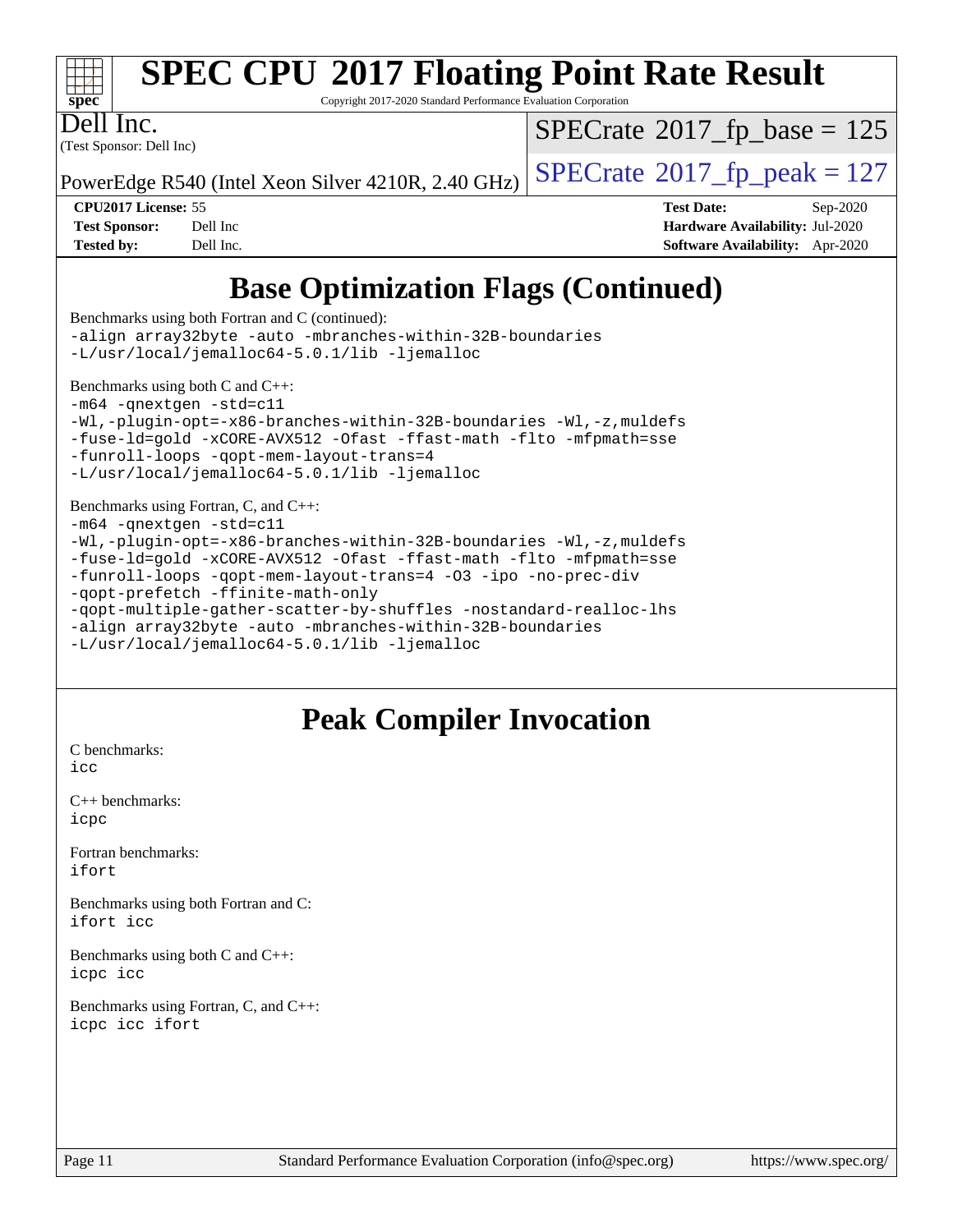| <b>SPEC CPU®2017 Floating Point Rate Result</b><br>Copyright 2017-2020 Standard Performance Evaluation Corporation<br><b>spec</b> |                                                                                                                                                                                                                                                                                                                                                                                                |                                                                                     |  |                     |
|-----------------------------------------------------------------------------------------------------------------------------------|------------------------------------------------------------------------------------------------------------------------------------------------------------------------------------------------------------------------------------------------------------------------------------------------------------------------------------------------------------------------------------------------|-------------------------------------------------------------------------------------|--|---------------------|
| ell Inc.<br>(Test Sponsor: Dell Inc)                                                                                              |                                                                                                                                                                                                                                                                                                                                                                                                | $SPECrate^{\circ}2017$ _fp_base = 125<br>$SPECTate$ <sup>®</sup> 2017_fp_peak = 127 |  |                     |
|                                                                                                                                   |                                                                                                                                                                                                                                                                                                                                                                                                |                                                                                     |  | CPU2017 License: 55 |
| <b>Test Sponsor:</b><br><b>Tested by:</b>                                                                                         | Dell Inc<br>Dell Inc.                                                                                                                                                                                                                                                                                                                                                                          | Hardware Availability: Jul-2020<br>Software Availability: Apr-2020                  |  |                     |
| <b>Peak Portability Flags</b><br>Same as Base Portability Flags                                                                   |                                                                                                                                                                                                                                                                                                                                                                                                |                                                                                     |  |                     |
|                                                                                                                                   |                                                                                                                                                                                                                                                                                                                                                                                                |                                                                                     |  |                     |
| C benchmarks:                                                                                                                     | <b>Peak Optimization Flags</b>                                                                                                                                                                                                                                                                                                                                                                 |                                                                                     |  |                     |
| $519$ .lbm_r: basepeak = yes                                                                                                      |                                                                                                                                                                                                                                                                                                                                                                                                |                                                                                     |  |                     |
|                                                                                                                                   | $538.\text{imagek}_r$ : basepeak = yes                                                                                                                                                                                                                                                                                                                                                         |                                                                                     |  |                     |
| $544$ .nab_r: basepeak = yes                                                                                                      |                                                                                                                                                                                                                                                                                                                                                                                                |                                                                                     |  |                     |
| $C++$ benchmarks:                                                                                                                 |                                                                                                                                                                                                                                                                                                                                                                                                |                                                                                     |  |                     |
| $508$ .namd_r: basepeak = yes                                                                                                     |                                                                                                                                                                                                                                                                                                                                                                                                |                                                                                     |  |                     |
| 510.parest_r: -m64 -qnextgen<br>-ljemalloc                                                                                        | -Wl,-plugin-opt=-x86-branches-within-32B-boundaries<br>-Wl,-z, muldefs -fuse-ld=gold -xCORE-AVX512 -Ofast<br>-ffast-math -flto -mfpmath=sse -funroll-loops<br>-qopt-mem-layout-trans=4 -L/usr/local/jemalloc64-5.0.1/lib                                                                                                                                                                       |                                                                                     |  |                     |
| Fortran benchmarks:                                                                                                               |                                                                                                                                                                                                                                                                                                                                                                                                |                                                                                     |  |                     |
|                                                                                                                                   | 503.bwaves_r: -m64 -Wl,-plugin-opt=-x86-branches-within-32B-boundaries<br>-Wl,-z, muldefs -fuse-ld=gold -xCORE-AVX512 -03 -ipo<br>-no-prec-div -qopt-prefetch -ffinite-math-only<br>-qopt-multiple-gather-scatter-by-shuffles<br>-qopt-mem-layout-trans=4 -nostandard-realloc-lhs<br>-align array32byte -auto -mbranches-within-32B-boundaries<br>-L/usr/local/jemalloc64-5.0.1/lib -ljemalloc |                                                                                     |  |                     |
|                                                                                                                                   | $549$ .fotonik $3d$ _r: basepeak = yes                                                                                                                                                                                                                                                                                                                                                         |                                                                                     |  |                     |
|                                                                                                                                   | 554.roms_r: Same as 503.bwaves_r                                                                                                                                                                                                                                                                                                                                                               |                                                                                     |  |                     |
|                                                                                                                                   | Benchmarks using both Fortran and C:                                                                                                                                                                                                                                                                                                                                                           |                                                                                     |  |                     |
|                                                                                                                                   | $521.wrf_r$ : $-prof-gen(pass 1)$ $-prof-use(pass 2)$ $-xCORE-AVX512$ -03<br>-ipo -no-prec-div -qopt-prefetch -ffinite-math-only<br>-qopt-multiple-gather-scatter-by-shuffles<br>-qopt-mem-layout-trans=4 -mbranches-within-32B-boundaries<br>-nostandard-realloc-lhs -align array32byte -auto                                                                                                 |                                                                                     |  |                     |
|                                                                                                                                   | (Continued on next page)                                                                                                                                                                                                                                                                                                                                                                       |                                                                                     |  |                     |
| Page 12                                                                                                                           | Standard Performance Evaluation Corporation (info@spec.org)                                                                                                                                                                                                                                                                                                                                    | https://www.spec.org/                                                               |  |                     |